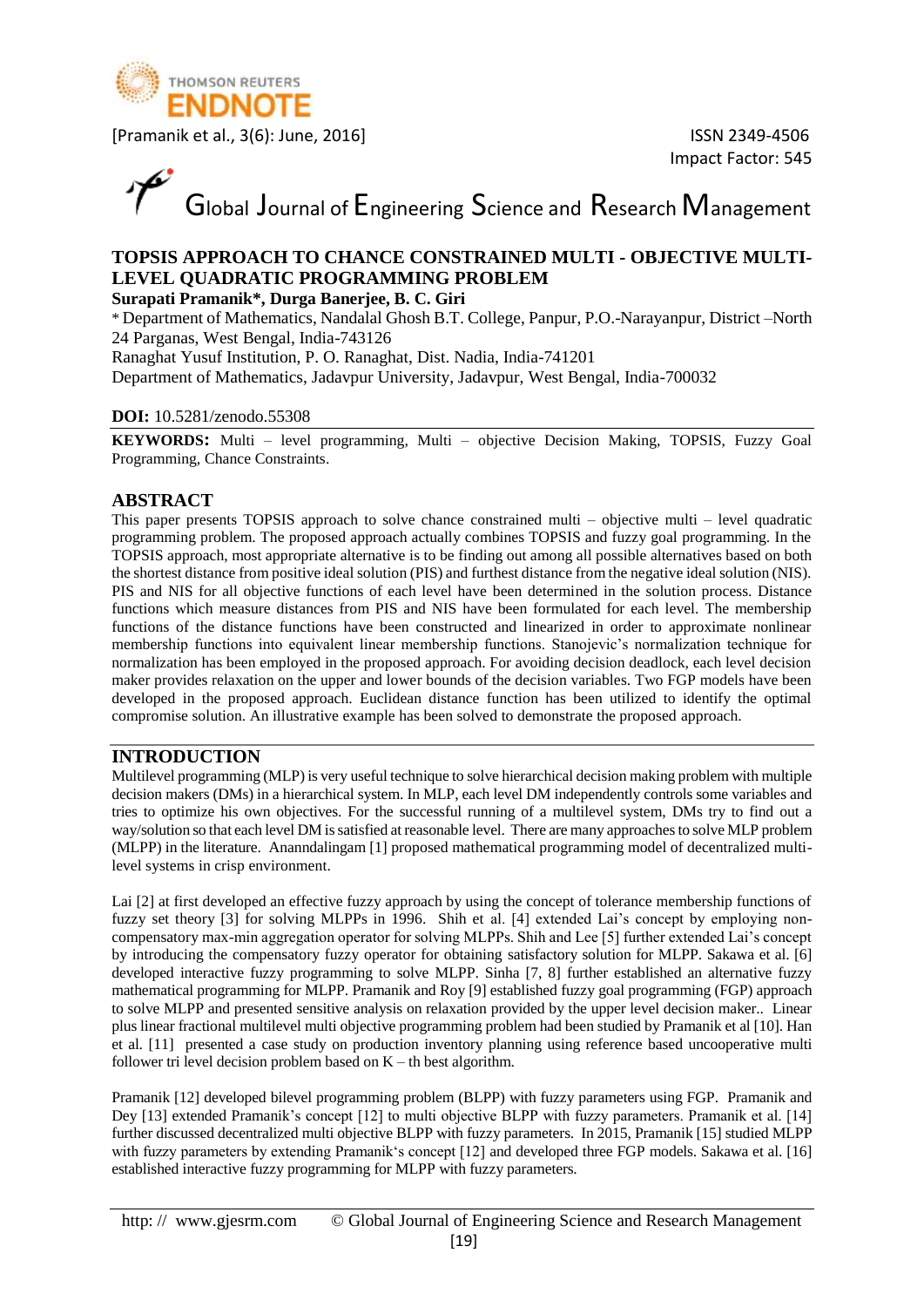

Impact Factor: 545

## Global Journal of Engineering Science and Research Management

Pramanik and Banerjee [17] developed chance constrained BLPP with quadratic objective functions. In their study [17] they converted chance constraints into deterministic constraints and solved the problem using FGP models. Pramanik et al. [18] studied linear plus linear fractional chance constrained BLPP. Pramanik et al. [19] also studied multilevel linear programming problem with chance constraints based on FGP.

TOPSIS stands for technique for order preference by similarity to ideal solution. In TOPSIS approach, most appropriate alternative is to be selected among all alternatives based on the shortest distance from positive ideal solution (PIS) and furthest distance from negative ideal solution (NIS). TOPSIS approach reduces multiple numbers of conflicting objectives to two objectives; one is the minimum of distance function which measures distance from PIS and another is the maximum of distance function which measures distance from NIS. Hwang and Yoon [20] introduced the TOPSIS approach to solve multi – attribute decision making problem. Lai et al. [21] established TOPSIS method for solving multi – objective decision making (MODM) problem. Chen [22] developed TOPSIS to solve multi criteria decision making. Jahanshahloo et al. [23] extended TOPSIS for decision making problem with fuzzy data. They used triangular fuzzy numbers for rating of each alternatives and weight of each criterion using  $\alpha$ - cut method for normalization.

In neutrosophic environment Biswas et al. [24] proposed TOPSIS method for multi attribute decision making. In the evaluation process, Biswas et al. [24] employed linguistic variables to present the ratings of each alternative with respect to each attribute characterized by single-valued neutrosophic number. Biswas et al. [24] employed neutrosophic aggregation operator to aggregate all the opinions of decision makers. Dey et al. [25] studied generalized neutrosophic soft multi attribute group decision making based on TOPSIS. Pramanik et al. [26] established TOPSIS for single valued neutrosophic soft expert set based multi-attribute decision making problems. Dey et al. [27] studied TOPSIS for solving multi-attribute decision making problem under bi-polar neutrosophic environment.

Wang and Lee [28] developed fuzzy TOPSIS approach based on subjective weights and objective weights. Subjective weights are normalized into comparable scale. They adopted Shannon's entropy [29] theory and defined closeness coefficient. Baky and Abo-Sinna [30] studied non-linear MODM problem using TOPSIS approach. Baky [31] developed interactive TOPSIS algorithms for solving multi – level non – linear multi – objective decision making problem. Dey et al. [32] studied TOPSIS approach to linear fractional MODM problem based on FGP. In their study they compared obtained results with Baky and Abo-Sinna's [33] method and obtained better satisfactory results in terms of distance function.

In the present paper, we have presented TOPSIS approach to solve chance constrained multi-level multi objective quadratic programming problem. In the proposed approach, firstly, we have transformed chance constraints into equivalent deterministic constraints using known means and variances and confidence levels. PIS and NIS have been calculated for each objective function of each level. We have employed first order Taylor series for each nonlinear membership function to convert them into linear membership function. Then we have normalized them using Stanojevic's normalization technique [34]. The above process has been done for each level and using FGP model to find optimal solution for each level separately. Each level DM provides his choice on the upper and lower bounds of the decision variables under his control. Two FGP models have been developed to get the optimal solution. Euclidean distance function has been used to find out the most appropriate optimal solution. The proposed TOPSIS method has been illustrated by solving a CCMLMOQPP.

The rest of the paper is designed as follow: In the section 2, CCMLMOQPP has been formulated. In Section 3 we have presented the conversion of chance constraints into equivalent deterministic constraints. In the Section 4, TOPSIS approach with normalization method for all levels have been described. Selection of preference bounds has been presented in the section 5. Two FGP models have been formulated in the next section. Section 7 presents Zeleny's distance function [35] which helps to select optimal compromise solution. A numerical example of CCMLMOQPP has been presented in the section 8. In Section 9, we have presented conclusion and future scope of research.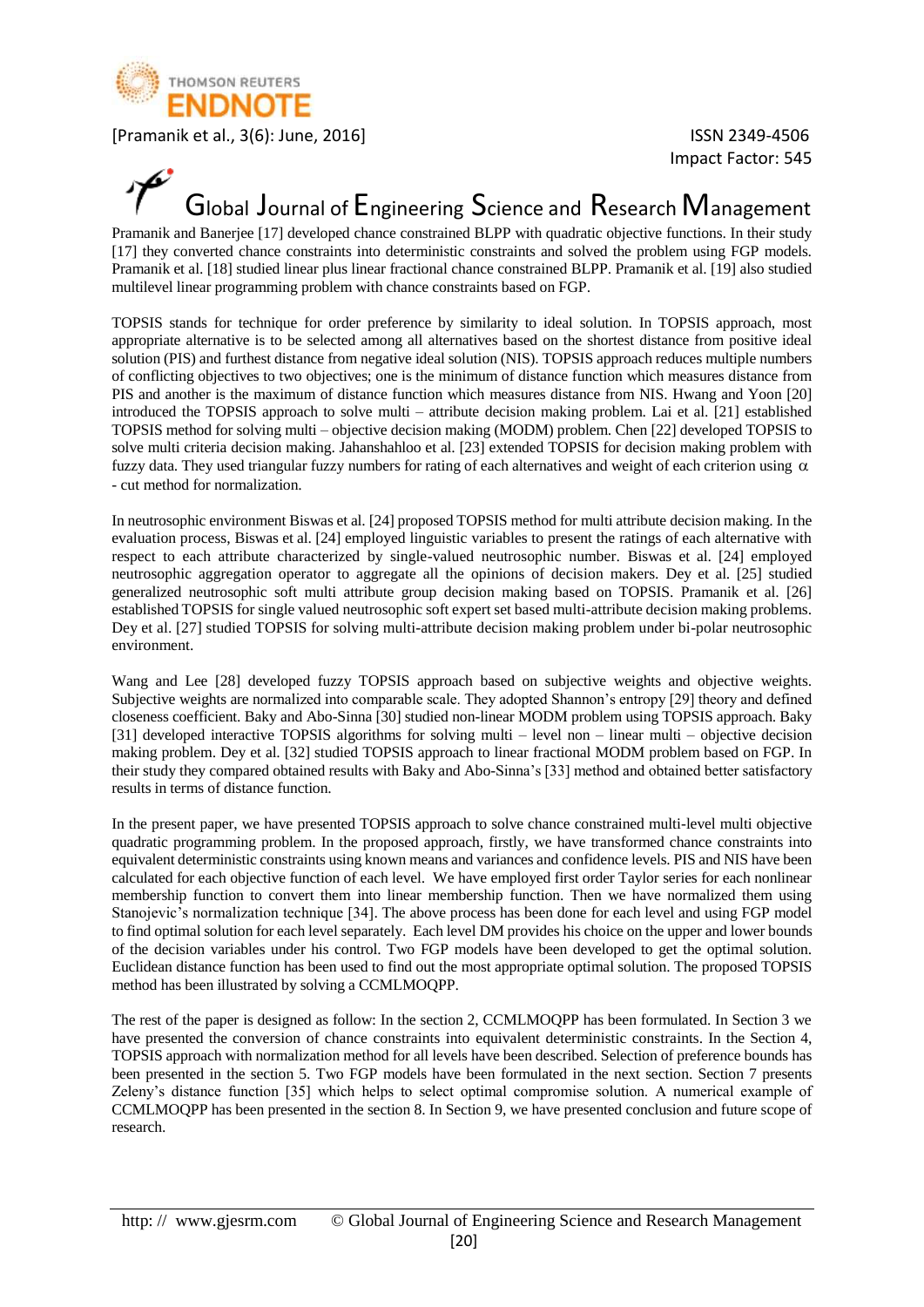

Impact Factor: 545

## Global Journal of Engineering Science and Research Management **PROBLEM FORMULATION**

Consider the following CCMLMOQPP.

$$
\underset{x_1}{\text{Max }} Z_1(\overline{x}) = \underset{x_1}{\text{Max }} Z_1(x_1, x_2, \dots, x_p) = \underset{x_1}{\text{Max }} (Z_{11}(\overline{x}), Z_{12}(\overline{x}), \dots, Z_{1m_1}(\overline{x})) \text{ [FLDM]} \tag{1}
$$

$$
\underset{x_2}{\text{Max }} Z_2(\overline{x}) = \underset{x_2}{\text{Max }} Z_2(x_1, x_2, \dots, x_p) = \underset{x_2}{\text{Max }} (Z_{21}(\overline{x}), Z_{22}(\overline{x}), \dots, Z_{2m_2}(\overline{x})) \text{ [SLDM]} \tag{2}
$$

$$
\underset{x_p}{\text{Max }} Z_p(\bar{x}) = \underset{x_p}{\text{Max }} Z_p(x_1, x_2, \dots, x_p) = \underset{x_p}{\text{Max }} (Z_{p1}(\bar{x}), Z_{p2}(\bar{x}), \dots, Z_{p m_p}(\bar{x})) \text{ [LLDM]} \tag{3}
$$

Subject to

. . .

$$
\overline{x} \in S = (\overline{x} = (x_1, x_2, \dots, x_p) \in R^n : \Pr(\overline{A} \overline{x} \leq \overline{B}) \geq \overline{I} - \overline{\beta} \text{ and } \overline{x} \geq 0).
$$
\n(4)  
\nWhere  $A = \begin{bmatrix} a_{11} & a_{12} & a_{13} & \dots & a_{1p} \\ a_{21} & a_{22} & a_{23} & \dots & a_{2p} \\ \dots & \dots & \dots & \dots \\ a_{s1} & a_{s2} & a_{s3} & \dots & a_{sp} \end{bmatrix}_{ssp}$ 

 $B = (b_1, b_2, ..., b_s)_{s \times 1}$ 

I,  $\beta$  are vectors of order s × 1 and  $\bar{I}$  is a vector having s numbers of 1,  $x_i = (x_{i1}, x_{i2},...,x_{in_i}), \beta = (\beta_1, \beta_2, ..., \beta_s)$ ,  $i = 1, 2, ..., p; n = n_1 + n_2 + ... + n_p$  $\frac{1}{2}\overline{x}^{t}d_{ij}\overline{x}$  $Z_{ij}(\bar{x}) = \bar{c}_{ij}\bar{x} + \frac{1}{2}\bar{x}^{i}\bar{d}_{ij}\bar{x}$ ,  $(i = 1, 2, ..., p; j = 1, 2, ..., m_i)$  (5)

Where  $\overline{c}_{ij}$  is a vector of order  $1 \times n$  and  $d_{ij}$  is a vector of order  $n \times n$ .

#### **CONVERSION OF CHANCE CONSTRAINTS INTO EQUIVALENT DETERMINISTIC CONSTRAINTS**

Consider the chance constraints of the form  $Pr(\sum a_{ii} x_i \le b_i) \ge 1 - \beta_i$ ,  $i = 1, 2, ..., s_1$ p  $Pr(\sum_{j=1}^{\infty} a_{ij} x_j \le b_i) \ge 1 - \beta_i,$   $i = 1, 2, ..., s$ Using [17], the constraints can be written as follows:

$$
\sum_{j=1}^{p} a_{ij} x_j \le E(b_i) + \phi^{-1}(\beta_i) \sqrt{\text{var}(b_i)} \qquad i = 1, 2, ..., s_1
$$
 (6)

Now, consider the chance constraints of the form

$$
Pr(\mathop{\textstyle \sum}_{\scriptscriptstyle j=1}^p a_{\scriptscriptstyle ij} x_{\scriptscriptstyle j} \geq b_{\scriptscriptstyle i}) \geq 1-\beta_{\scriptscriptstyle i}, \hspace{2cm} i=s_{\scriptscriptstyle 1}+1, \hspace{-0.2cm} \dots, \hspace{-0.1cm} s
$$

Using [17], the constraint can be written as follows:

$$
\sum_{j=1}^{p} a_{ij} x_{j} \ge E(b_{i}) - \phi^{-1}(\beta_{i}) \sqrt{\text{var}(b_{i})}, \qquad i = s_{1} + 1, ..., s
$$
\n(7)\n
$$
\bar{x} > 0
$$

where  $E(b_i)$  and var( $b_i$ ) are the expectation and variance of the random variable  $b_i$  and  $\phi(.)$ ,  $\phi^{-1}(.)$  represent the distribution and inverse distribution functions of standard normal variable respectively. We denote the equivalent deterministic system constraints (6), (7) and (8) by S'. Here, S' and S are equivalent set of constraints.

http: // www.gjesrm.com © Global Journal of Engineering Science and Research Management [21]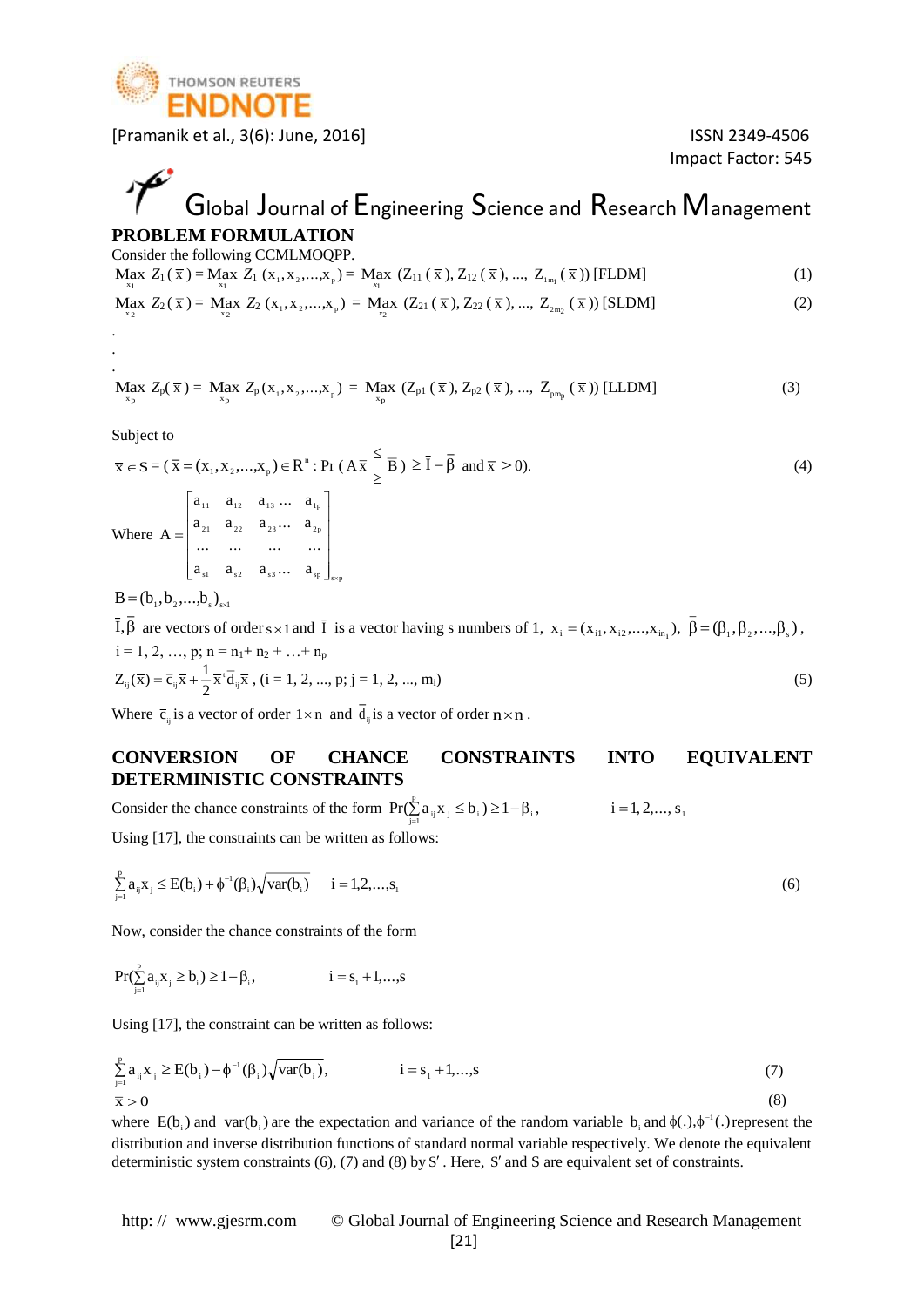

Impact Factor: 545

# Global Journal of Engineering Science and Research Management

#### **TOPSIS APPROACH TOPSIS model for the FLDM**

Consider the first level problem as

 $\max_{x_1} Z_1(\bar{x}) = \max_{x_1} Z_1(x_1, x_2,...,x_p) = \max_{x_1} (Z_{11}(\bar{x}), Z_{12}(\bar{x}), ..., Z_{1m}(\bar{x}))$  [FLDM]

#### Subject to  $\overline{x} \in S'$

Let  $Max Z_{1}(\overline{x}) = Z_{1}^{+}$  $\text{Max}_{\bar{x} \in S} Z_{1j}(\bar{x}) = Z_{1j}^{+}$  and  $\text{Min}_{\bar{x} \in S'} Z_{1j}(\bar{x}) = Z_{1j}^{-}$  $\lim_{\overline{x} \in S'} Z_{ij}(\overline{x}) = Z_{ij}^-(j = 1, 2, ..., m_1)$  be the PIS and NIS for the FLDM. The distance functions measuring the distances from the PIS and NIS can be defined as follows:

$$
d_q^{\text{PIS}(F1)}(\overline{x}) = \left[\sum_{j=1}^{m_1} \alpha_j^q \left(\frac{Z_{1j}^+ - Z_{1j}(\overline{x})}{Z_{1j}^+ - Z_{1j}^-}\right)^q\right]^{1/q} \text{ and } d_q^{\text{NIS}(F1)}(\overline{x}) = \left[\sum_{j=1}^{m_1} \alpha_j^q \left(\frac{Z_{1j}(\overline{x}) - Z_{1j}^-}{Z_{1j}^+ - Z_{1j}^-}\right)^q\right]^{1/q}
$$
\n(9)

Thus the problem becomes

Min  $d_q^{PIS(Fl)}(\overline{x})$ 

Max  $d_q^{\text{NIS(F1)}}(\overline{x})$ 

Subject to  $\overline{x} \in S'$ .

#### *Construction of membership function for*  $d_q^{PIS(F1)}(\overline{X}), d_q^{NS(F1)}(\overline{X})$

$$
\text{Let } \underset{\overline{x} \in S'}{\text{Min }} d_q^{\text{PIS}(F1)}(\overline{x}) = (d_q^{\text{PIS}(F1)}(\overline{x}))^+ \text{ and } \underset{\overline{x} \in S'}{\text{Max }} d_q^{\text{PIS}(F1)}(\overline{x}) = (d_q^{\text{PIS}(F1)}(\overline{x}))^-
$$

The membership function for  $d_q^{PIS(F1)}(\overline{x})$  can be constructed as follows:

$$
\mu_{d_q^{PIS(Fl)}}(\overline{x}) = \n\begin{pmatrix}\n0, & (d_q^{PS(Fl)}(\overline{x}))^- \leq d_q^{PS(Fl)}(\overline{x}) \\
(d_q^{PS(Fl)}(\overline{x}))^- - d_q^{PS(Fl)}(\overline{x}) & (d_q^{PS(Fl)}(\overline{x}))^+ \\
(d_q^{PS(Fl)}(\overline{x}))^- - (d_q^{PS(Fl)}(\overline{x}))^+ & (d_q^{PS(Fl)}(\overline{x}))^+ \leq d_q^{PS(Fl)}(\overline{x}) \leq (d_q^{PS(Fl)}(\overline{x}))^- \\
1 & (d_q^{PS(Fl)}(\overline{x}))^+ \geq d_q^{PS(Fl)}(\overline{x})\n\end{pmatrix}
$$
\n(10)

Let  $\lim_{\overline{x} \in S'} d_q^{\text{NIS}(F1)}(\overline{x}) = (d_q^{\text{NS}(F1)}(\overline{x}))$  and  $\lim_{\overline{x} \in S'} d_q^{\text{NS}(F1)}(\overline{x}) = (d_q^{\text{NIS}(F1)}(\overline{x}))$ <sup>+</sup>  $\operatorname{Max}_{\overline{x} \in S'} d_q^{\operatorname{NIS}(F1)}(\overline{x}) = (d_q^{\operatorname{NIS}(F1)}(\overline{x}))$ 

The membership function for  $d_q^{\text{NS}(F1)}(\bar{x})$  can be constructed as follows:

$$
\mu_{d_q^{NIS(Fl)}}(\overline{x}) = \begin{pmatrix}\n0, & d_q^{NIS(Fl)}(\overline{x}) \leq (d_q^{NIS(Fl)}(\overline{x}))^-\n\\ \n\frac{d_q^{NIS(Fl)}(\overline{x}) - (d_q^{NIS(Fl)}(\overline{x}))^-\n\\ \n(d_q^{NIS(Fl)}(\overline{x}))^+ - (d_q^{NIS(Fl)}(\overline{x}))^-\n\\ \n1 & (d_q^{NIS(Fl)}(\overline{x}))^+ \leq d_q^{NIS(Fl)}(\overline{x})\n\end{pmatrix} \tag{11}
$$

*Conversion of non – linear membership function into linear membership function*  Let  $\lim_{\bar{x} \in S'} \mu_{\frac{P^{BS}(F1)}{dq}}(\bar{x}) = \mu_{\frac{P^{BS}(F1)}{dq}}(\bar{x}^{PIS(F1)^*})$  and  $\bar{x}^{PIS(F1)^*} = (x_1^{PIS(F1)^*}, x_2^{PIS(F1)^*}, ..., x_p^{PIS(F1)^*})$ \* PIS(F1) 2 \* PIS(F1) 1  $PIS(F1)^* =$ 

Applying first order Taylor's series we have obtained the linear membership function

$$
\mu_{d_q^{PIS(Fl)}}(\overline{x}) \approx \mu_{d_q^{PIS(Fl)}}(\overline{x}^{PIS(Fl)^*}) + \sum_{i=1}^{p} \sum_{j=1}^{n_1} (x_{ij} - x_{ij}^{PIS(Fl)^*}) (\frac{\partial \mu_{d_q^{PIS(Fl)}}(\overline{x})}{\partial x_{ij}})_{\overline{x} = \overline{x}^{PIS(Fl)^*}} = \hat{\mu}_{d_q^{PIS(Fl)}}(\overline{x})
$$
\n(12)

Let  $\lim_{\bar{x} \in S'} \mu_{d_q^{\text{NIS}(F1)}}(\bar{x}) = \mu_{d_q^{\text{NIS}(F1)}}(\bar{x}^{\text{NIS}(F1)^*})$  and  $\bar{x}^{\text{NIS}(F1)^*} = (x_1^{\text{NIS}(F1)^*}, x_2^{\text{NIS}(F1)^*}, ..., x_p^{\text{NIS}(F1)^*})$ \* NIS(F1) 2 \* NIS(F1) 1  $\frac{NIS(F1)^*}{\pi}$  = Applying first order Taylor's series we have obtained the linear membership function

$$
\mu_{d_q^{NIS(Fl)}}(\overline{x}) \approx \mu_{d_q^{NIS(Fl)}}(\overline{x}^{NIS(Fl)^*}) + \sum_{i=1}^p \sum_{j=1}^{n_1} (x_{ij} - x_{ij}^{NIS(Fl)^*}) (\frac{\partial \mu_{d_q^{NIS(Fl)}}(\overline{x})}{\partial x_{ij}})_{\overline{x} = \overline{x}^{NIS(Fl)^*}} = \hat{\mu}_{d_q^{NIS(Fl)}}(\overline{x})
$$
\n(13)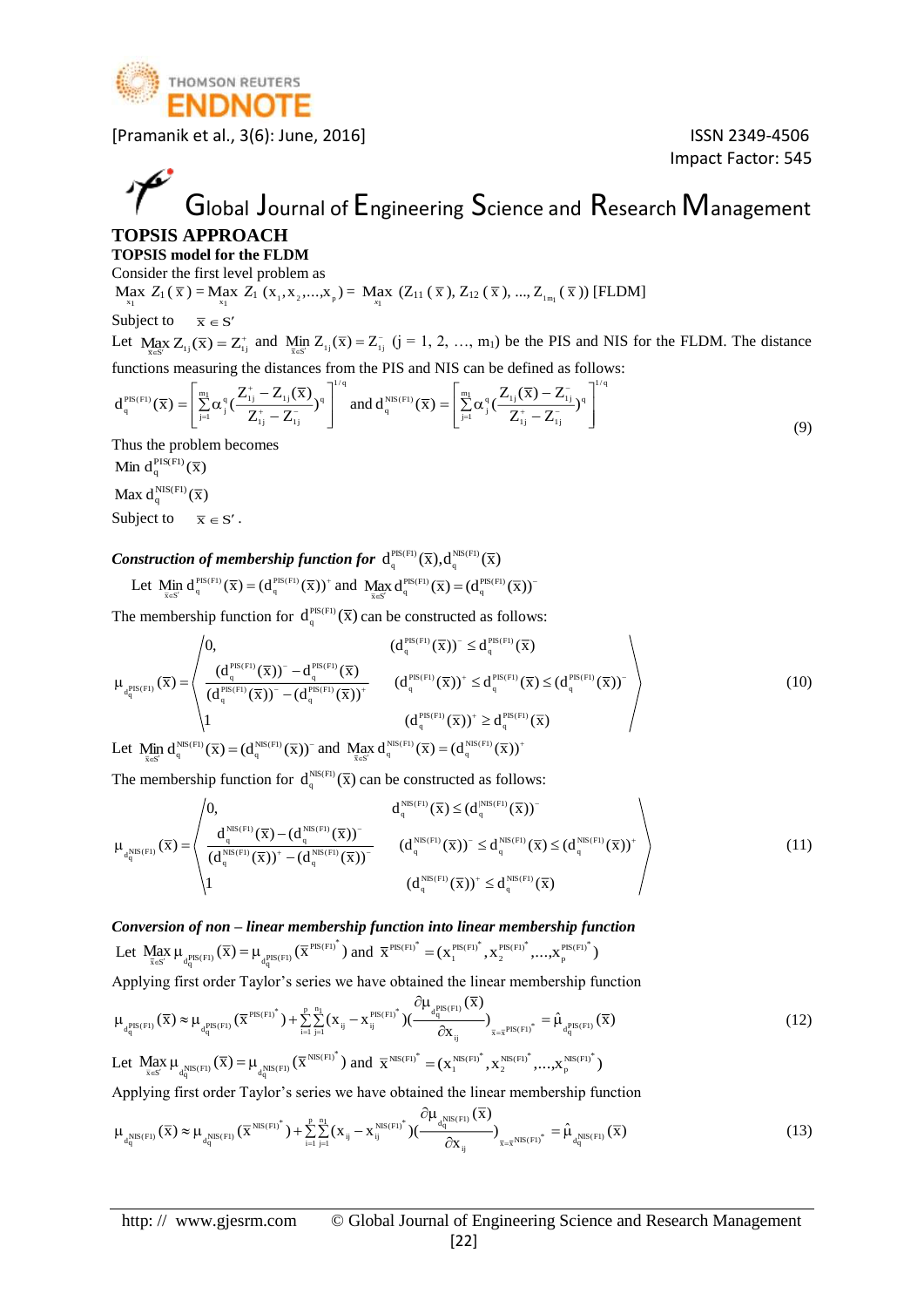

Impact Factor: 545

# Global Journal of Engineering Science and Research Management

#### *Stanojevic's normalization technique*

Adopting Stanojevic's normalization technique [34], the linear membership functions can be normalized as follows: PIS(F1)

$$
\overline{\mu}_{d_q^{PIS(Fl)}}(\overline{x}) = \frac{\hat{\mu}_{d_q^{PIS(Fl)}}(\overline{x}) - a^{PIS(Fl)}}{b^{PIS(Fl)} - a^{PIS(Fl)}} \text{ where } a^{PIS(Fl)} = \underset{\overline{x} \in S'}{\text{Min}} \hat{\mu}_{d_q^{PIS(Fl)}}(\overline{x}) \ b^{PIS(Fl)} = \underset{\overline{x} \in S'}{\text{Max}} \hat{\mu}_{d_q^{PIS(Fl)}}(\overline{x})
$$
\n
$$
\hat{\mu}_{NIS(Fl)}(\overline{x}) - a^{NIS(Fl)} \tag{14}
$$

$$
\overline{\mu}_{d_q^{\text{NIS}(Fl)}}(\overline{x}) = \frac{\mu_{d_q^{\text{NIS}(Fl)}}(x) - a}{b^{\text{NIS}(Fl)} - a^{\text{NIS}(Fl)}} \text{ where } a^{\text{NIS}(Fl)} = \underline{\text{Min}}_{\overline{x} \in S'} \hat{\mu}_{d_q^{\text{NIS}(Fl)}}(\overline{x}) \ b^{\text{NIS}(Fl)} = \underline{\text{Max}}_{\overline{x} \in S'} \hat{\mu}_{d_q^{\text{NIS}(Fl)}}(\overline{x}) \tag{15}
$$

#### *FGP model to obtain satisfactory solution for FLDM*

Using the FGP model of Pramanik and Banerjee [17] in order to obtain the satisfactory solution for the FLDM, the FGP model appears as:

$$
\begin{aligned}\n\mathop{\rm Min}_{\bar{x}\in S'} & \lambda_1 \\
(16) & \overline{\mu}_{d_q^{PIS(F1)}}(\bar{x}) + d_{PIS(F1)}^{-1} = 1, \\
\overline{\mu}_{d_q^{NIS(F1)}}(\bar{x}) + d_{NIS(F1)}^{-1} = 1, \\
\lambda_1 &\geq d_{PIS(F1)}^{-1}, \\
\lambda_1 &\geq d_{NIS(F1)}^{-1}, \\
0 \leq d_{PIS(F1)}^{-1} \leq 1, \\
0 \leq d_{NIS(F1)}^{-1} \leq 1, \\
\text{Subject to} \quad \bar{x} \in S'\n\end{aligned}
$$

Solving the above model, the satisfactory solution for the FLDM has been obtained as  $\overline{X}^{\text{FI}^*} = (X_1^{\text{FI}^*}, X_2^{\text{FI}^*}, ..., X_n^{\text{FI}^*})$ p \* F1 2 \* F1 1  $F1^* =$ 

#### **TOPSIS model for the SLDM**

Let Max  $Z_{2i}(\overline{x}) = Z_{2i}^{+}$  $\max_{\overline{x} \in S'} Z_{2j}(\overline{x}) = Z_{2j}^+$  and  $\min_{\overline{x} \in S'} Z_{2j}(\overline{x}) = Z_{2j}^-$  (j = 1, 2, ..., m<sub>2</sub>) be the PIS and NIS for the SLDM. The distance functions measuring the distances from the PIS and NIS can be defined as

$$
d_q^{\text{PIS}(F2)}(\overline{x}) = \left[\sum_{j=1}^{m_2} \alpha_j^q \left(\frac{Z_{2j}^+ - Z_{2j}(\overline{x})}{Z_{2j}^+ - Z_{2j}^-}\right)^q\right]^{1/q} \text{ and } d_q^{\text{NIS}(F2)}(\overline{x}) = \left[\sum_{j=1}^{m_2} \alpha_j^q \left(\frac{Z_{2j}(\overline{x}) - Z_{2j}^-}{Z_{2j}^+ - Z_{2j}^-}\right)^q\right]^{1/q}
$$
(17)

Thus the problem becomes Min  $d_q^{PIS(F2)}(\overline{x})$ Max  $d_q^{\text{NIS(F2)}}(\overline{x})$ Subject to  $\overline{x} \in S'$ 

*Construction of membership function for*  $d_q^{PIS(F2)}(\overline{X}), d_q^{NS(F2)}(\overline{X})$ Let Min  $d_a^{PIS(F2)}(\overline{x}) = (d_a^{PIS(F2)}(\overline{x}))^+$  $\lim_{\overline{x} \in S'} d_q^{\text{PIS}(F2)}(\overline{x}) = (d_q^{\text{PIS}(F2)}(\overline{x}))^+$  and  $\lim_{\overline{x} \in S'} d_q^{\text{PIS}(F2)}(\overline{x}) = (d_q^{\text{PIS}(F2)}(\overline{x}))^ \operatorname{Max}_{\overline{x} \in S'} d_q^{\operatorname{PIS}(F2)}(\overline{x}) = (d_q^{\operatorname{PIS}(F2)}(\overline{x}))$ 

The membership function for  $d_q^{PIS(P2)}(\bar{x})$  can be constructed as follows: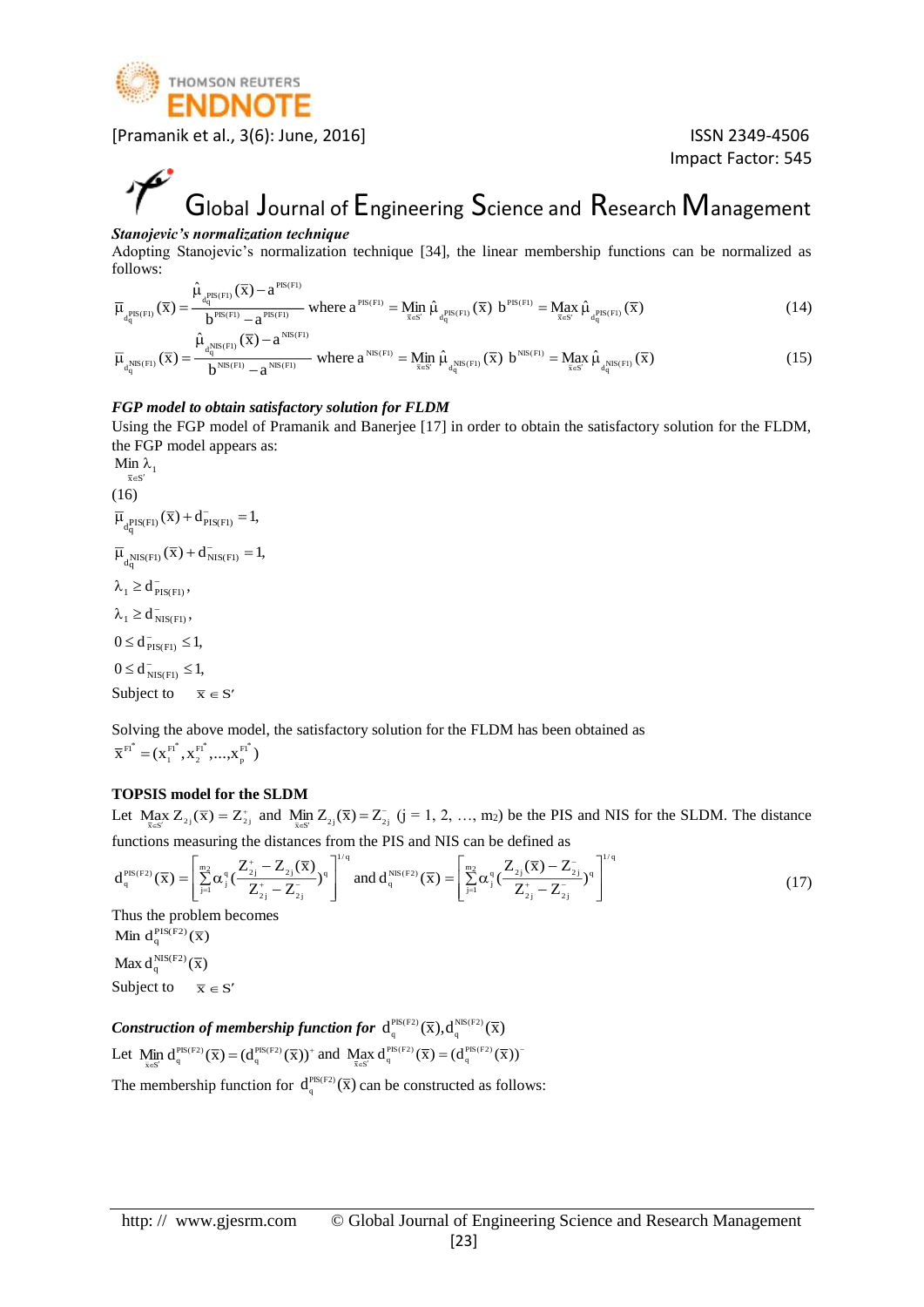

Impact Factor: 545

#### Global Journal of Engineering Science and Research Management  $\frac{q}{(d_q^{\text{PS}(F2)}(\bar{x}))^2 - (d_q^{\text{PS}(F2)}(\bar{x}))^+}$   $(d_q^{\text{PS}(F2)}(\bar{x}))^+ \leq d_q^{\text{PS}(F2)}(\bar{x}) \leq (d_q^{\text{PS}(F2)}(\bar{x}))$  $(d_c^{\text{PIS(F2)}}(\overline{x}))^- - d_c^{\text{PIS(F2)}}(\overline{x})$ 0,  $(d_a^{\text{PIS}(F2)}(\overline{x}))^{\text{T}} \leq d_a^{\text{PIS}(F2)}(\overline{x})$  $(\overline{\mathrm{x}})$  $\frac{q}{q} \frac{(1.77)^{3/2} - q}{(1.77)^{2}} = \frac{q}{(1.77)^{2}}$   $\frac{q}{(1.77)^{2}}$   $\frac{q}{(1.77)^{2}}$   $\frac{q}{(1.77)^{2}}$   $\frac{q}{(1.77)^{2}}$   $\frac{q}{(1.77)^{2}}$   $\frac{q}{(1.77)^{2}}$   $\frac{q}{(1.77)^{2}}$   $\frac{q}{(1.77)^{2}}$   $\frac{q}{(1.77)^{2}}$   $\frac{q}{(1.77)^{2}}$   $\binom{p_{\text{IS(F2)}}}{q}(\overline{\textbf{X}}))^{-} - \textbf{d}_{q}^{\text{PIS(F2)}}$  $\frac{\text{PIS}(F2)}{q}(\overline{X}))^{-} \leq d_q^{\frac{\text{PIS}(F2)}{q}}$  $d_{\bf q}^{\rm PIS(F2)}$  $\frac{q}{-({\textnormal{d}}_{\textnormal{c}}^{\textnormal{PIS(F2)}}(\overline{\textnormal{x}}))^{+}}$   $({\textnormal{d}}_{\textnormal{q}}^{\textnormal{PIS(F2)}}(\overline{\textnormal{x}}))^{+} \leq {\textnormal{d}}_{\textnormal{q}}^{\textnormal{PIS(F2)}}(\overline{\textnormal{x}}) \leq$ Ξ.  $\leq$  $\mu_{\text{PIS(F2)}}(x) =$  $\frac{d^2y}{dx^2} = \frac{d^2y}{dx^2}$   $\frac{d^2y}{dx^2} = \frac{d^2y}{dx^2}$   $\frac{d^2y}{dx^2} = \frac{d^2y}{dx^2}$   $\frac{d^2y}{dx^2} = \frac{d^2y}{dx^2}$   $\frac{d^2y}{dx^2} = \frac{d^2y}{dx^2}$ Ξ Ξ (18)

≥

 $\binom{PIS(F2)}{q}(\overline{X})^+ \geq d_q^{\text{PIS}(F2)}$ Let  $\lim_{\overline{x} \in S'} d_q^{\text{NIS}(F2)}(\overline{x}) = (d_q^{\text{NS}(F2)}(\overline{x}))$  and  $\lim_{\overline{x} \in S'} d_q^{\text{NS}(F2)}(\overline{x}) = (d_q^{\text{NS}(F2)}(\overline{x}))$ <sup>+</sup>

The membership function for  $d_q^{\text{NS}(F2)}(\bar{x})$  can be constructed as follows:

$$
\mu_{d_q^{NIS(F2)}}(\overline{x}) = \begin{pmatrix} 0, & d_q^{NIS(F2)}(\overline{x}) \leq (d_q^{NIS(F2)}(\overline{x}))^- \\ d_q^{NIS(F2)}(\overline{x}) - (d_q^{NIS(F2)}(\overline{x}))^- \\ (d_q^{NIS(F2)}(\overline{x}))^+ - (d_q^{NIS(F2)}(\overline{x}))^- \end{pmatrix} \qquad (d_q^{NIS(F2)}(\overline{x}))^- \leq d_q^{NIS(F2)}(\overline{x}) \leq (d_q^{NIS(F2)}(\overline{x}))^+ \\qquad \qquad (19)
$$

*Conversion of non – linear membership function into linear membership function*  Let  $\lim_{\bar{x} \in S'} \mu_{\frac{\text{PIS}(F2)}{dq}(x)}(\bar{x}) = \mu_{\frac{\text{PIS}(F2)}{dq}(x)}(\bar{x}^{\text{PIS}(F2)^{*}})$  and  $\bar{x}^{\text{PIS}(F2)^{*}} = (\bar{x}_1^{\text{PIS}(F2)^{*}}, \bar{x}_2^{\text{PIS}(F2)^{*}}, \dots, \bar{x}_p^{\text{PIS}(F2)^{*}})$ \* PIS(F2) 2 \* PIS(F2) 1  $PIS(F2)^* =$ 

1  $(d_a^{\text{PIS}(F2)}(\overline{x}))^* \geq d_a^{\text{PIS}(F2)}(\overline{x})$ 

Applying first order Taylor's series we have obtained the linear membership function

$$
\mu_{d_q^{PIS(F2)}}(\overline{x}) \approx \mu_{d_q^{PIS(F2)}}(\overline{x}^{PIS(F2)^*}) + \sum_{i=1}^p \sum_{j=1}^{n_2} (x_{ij} - x_{ij}^{PIS(F2)^*}) (\frac{\partial \mu_{d_q^{PIS(F2)}}(\overline{x})}{\partial x_{ij}})_{\overline{x} = \overline{x}^{PIS(F2)^*}} = \hat{\mu}_{d_q^{PIS(F2)}}(\overline{x})
$$
\nLet  $\underline{M}_{\overline{x}^{S}} \mu_{d_q^{NIS(F2)}}(\overline{x}) = \mu_{d_q^{NIS(F2)}}(\overline{x})^{NIS(F2)^*}$  and  $\overline{x}^{NIS(F2)^*} = (x_1^{NIS(F2)^*}, x_2^{NIS(F2)^*}, \dots, x_p^{NIS(F2)^*})$  (20)

Applying first order Taylor's series we have obtained the linear membership function

$$
\mu_{d_q^{\text{NIS}(F2)}}(\overline{x}) \approx \mu_{d_q^{\text{NIS}(F2)}}(\overline{x}^{\text{NIS}(F2)^*}) + \sum_{i=1}^p \sum_{j=1}^{n_2} (x_{ij} - x_{ij}^{\text{NIS}(F2)^*}) \left(\frac{\partial \mu_{d_q^{\text{NIS}(F2)}}(\overline{x})}{\partial x_{ij}}\right)_{\overline{x} = \overline{x}^{\text{NIS}(F2)^*}} = \hat{\mu}_{d_q^{\text{NIS}(F2)}}(\overline{x})
$$
\n(21)

#### *Stanojevic normalization technique*

ˆ

q

q

Adopting Stanojevic's normalization technique [34] the linear membership functions have been normalized as follows: PIS(F2)

$$
\overline{\mu}_{d_q^{PIS(F2)}}(\overline{x}) = \frac{\hat{\mu}_{d_q^{PIS(F2)}}(\overline{x}) - a^{PIS(F2)}}{b^{PIS(F2)} - a^{PIS(F2)}} \text{ where } a^{PIS(F2)} = \underset{\overline{x} \in S'}{\text{Min}} \hat{\mu}_{d_q^{PIS(F2)}}(\overline{x}), b^{PIS(F2)} = \underset{\overline{x} \in S'}{\text{Max}} \hat{\mu}_{d_q^{PIS(F2)}}(\overline{x})
$$
\n
$$
\hat{\mu}_{d_q^{PIS(F2)}}(\overline{x}) = \underset{\overline{x} \in S'}{\text{Max}} \hat{\mu}_{d_q^{PIS(F2)}}(\overline{x})
$$
\n
$$
(22)
$$

$$
\overline{\mu}_{d_q^{NIS(F2)}}(\overline{x}) = \frac{\hat{\mu}_{d_q^{NIS(F2)}}(\overline{x}) - a^{NIS(F2)}}{b^{NIS(F2)} - a^{NIS(F2)}} \text{ where } a^{NIS(F2)} = \underset{\overline{x} \in S'}{\text{Min}} \hat{\mu}_{d_q^{NIS(F2)}}(\overline{x}) \text{ , } b^{NIS(F2)} = \underset{\overline{x} \in S'}{\text{Max}} \hat{\mu}_{d_q^{NIS(F2)}}(\overline{x}) \tag{23}
$$

#### *FGP model to obtain satisfactory solution for SLDM*

Using the model of Pramanik and Banerjee [17] in order to obtain the satisfactory solution for the SLDM, the FGP model can be written as: Min  $\lambda$ 

$$
\begin{aligned}\n\min_{\bar{x} \in S'} & \lambda_2 \\
\overline{\mu}_{d_q^{PIS(F2)}}(\overline{x}) + d_{PIS(F2)}^{-} &= 1, \\
\overline{\mu}_{d_q^{NIS(F2)}}(\overline{x}) + d_{NIS(F2)}^{-} &= 1, \\
\lambda_2 &\geq d_{PIS(F2)}^{-},\n\end{aligned}\n\tag{24}
$$

$$
\lambda_2 \geq d_{NIS(F2)}^-,
$$

$$
0 \leq d_{\text{PIS}(F2)}^- \leq 1,
$$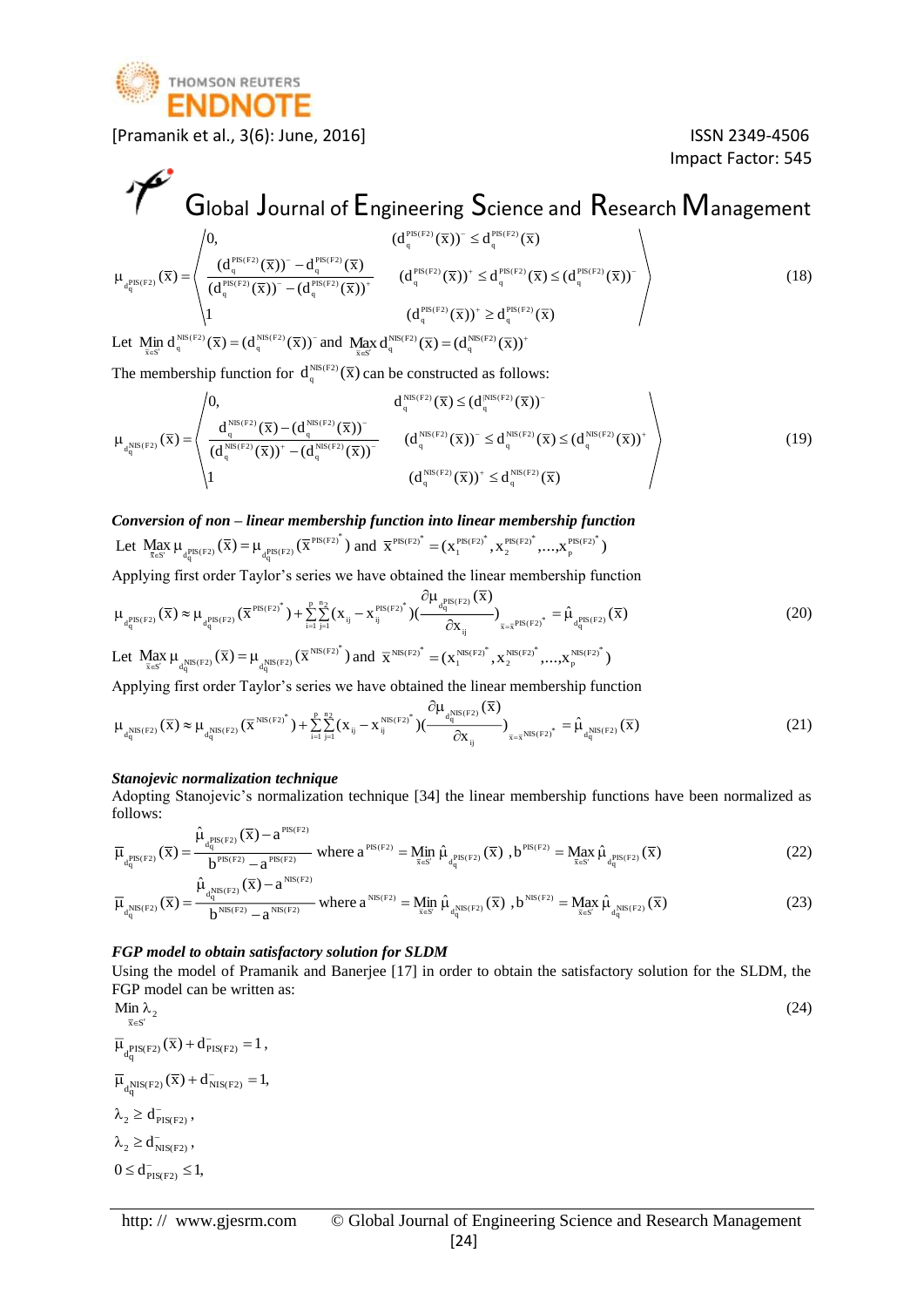

Impact Factor: 545

# Global Journal of Engineering Science and Research Management

 $0 \le d_{NIS(F2)}^{-} \le 1,$ 

Subject to  $\overline{x} \in S'$ .

Solving the above model, the obtained satisfactory solution for the SLDM has been denoted by  $\overline{\mathbf{X}}^{\text{F2}^*} = (\mathbf{X}^{\text{F2}^*}_{1}, \mathbf{X}^{\text{F2}^*}_{2}, ..., \mathbf{X}^{\text{F2}^*}_{n})$ \* F2 2 \* F2 1  $F2^* = (X_1^{F2^*}, X_2^{F2^*}, ..., X_n^{F2^*}).$ 

#### **TOPSIS model for the LLDM**

Let Max  $Z_{ni}(\overline{x}) = Z_{ni}^+$  $\max_{\overline{x} \in S'} Z_{pi}(\overline{x}) = Z_{pi}^{+}$  and  $\min_{\overline{x} \in S'} Z_{pi}(\overline{x}) = Z_{pi}^{-}$  (j = 1, 2, ..., m<sub>p</sub>) be the PIS and NIS for the LLDM. The distance functions measuring the distances from the PIS and NIS can be defined as follows:

$$
d_q^{\text{PIS(Fp)}}(\overline{x}) = \left[\sum_{j=1}^{m_p} \alpha_j^q \left(\frac{Z_{pj}^+ - Z_{pj}(\overline{x})}{Z_{pj}^+ - Z_{pj}^-}\right)^q\right]^{1/q} \text{ and } d_q^{\text{NIS(Fp)}}(\overline{x}) = \left[\sum_{j=1}^{m_p} \alpha_j^q \left(\frac{Z_{pj}(\overline{x}) - Z_{pj}^-}{Z_{pj}^+ - Z_{pj}^-}\right)^q\right]^{1/q}
$$
(25)

Thus the problem becomes

Min  $d_q^{PIS(Fp)}(\overline{x})$ 

Max  $d_q^{\text{NIS(Fp)}}(\overline{x})$ 

Subject to  $\overline{x} \in S'$ 

#### *Construction of membership function for*  $d_q^{PIS(Fp)}(\overline{X}), d_q^{NS(Fp)}(\overline{X})$

$$
\text{Let } \underset{\overline{x}\in S'}{\text{Min}}\ d_q^{\text{PIS(Fp)}}(\overline{x})=(d_q^{\text{PIS(Fp)}}(\overline{x}))^+\ \text{and }\ \underset{\overline{x}\in S'}{\text{Max}}\ d_q^{\text{PIS(Fp)}}(\overline{x})=(d_q^{\text{PIS(Fp)}}(\overline{x}))^{\widehat{\ }}\\
$$

The membership function for  $d_q^{PIS(Pp)}(\bar{x})$  can be constructed as follows:

$$
\mu_{d_q^{PIS(Fp)}}(\overline{x}) = \n\begin{pmatrix}\n0, & (d_q^{PIS(Fp)}(\overline{x}))^{\tilde{}} \leq d_q^{PIS(Fp)}(\overline{x}) \\
(d_q^{PIS(Fp)}(\overline{x}))^{\tilde{}} - d_q^{PIS(Fp)}(\overline{x}) & (d_q^{PIS(Fp)}(\overline{x}))^{\tilde{}} \\
(d_q^{PIS(Fp)}(\overline{x}))^{\tilde{}} - (d_q^{PIS(Fp)}(\overline{x}))^{\tilde{}} & (d_q^{PIS(Fp)}(\overline{x}))^{\tilde{}} \leq d_q^{PIS(Fp)}(\overline{x}) \leq (d_q^{PIS(Fp)}(\overline{x}))^{\tilde{}} \\
1 & (d_q^{PIS(Fp)}(\overline{x}))^{\tilde{}} \geq d_q^{PIS(Fp)}(\overline{x}) & (26)\n\end{pmatrix}
$$

Let  $\lim_{\overline{x} \in S'} d_q^{\text{NIS}(Fp)}(\overline{x}) = (d_q^{\text{NIS}(Fp)}(\overline{x}))^{\text{-}}$  and  $\lim_{\overline{x} \in S'} d_q^{\text{NIS}(Fp)}(\overline{x}) = (d_q^{\text{NIS}(Fp)}(\overline{x}))^{\text{+}}$ 

The membership function for  $d_q^{\text{NS}(F_p)}(\bar{x})$  can be constructed as follows:

$$
\mu_{d_q^{\text{NIS}(Fp)}}(\overline{x}) = \begin{pmatrix} 0, & d_q^{\text{NIS}(Fp)}(\overline{x}) \leq (d_q^{\text{NIS}(Fp)}(\overline{x}))^- \\ \frac{d_q^{\text{NIS}(Fp)}(\overline{x}) - (d_q^{\text{NIS}(Fp)}(\overline{x}))^-}{(d_q^{\text{NIS}(Fp)}(\overline{x}))^+ - (d_q^{\text{NIS}(Fp)}(\overline{x}))^-} & (d_q^{\text{NIS}(Fp)}(\overline{x}))^- \leq d_q^{\text{NIS}(Fp)}(\overline{x}) \leq (d_q^{\text{NIS}(Fp)}(\overline{x}))^+ \\ 1 & (d_q^{\text{NIS}(Fp)}(\overline{x}))^+ \leq d_q^{\text{NIS}(Fp)}(\overline{x}) \end{pmatrix}
$$
(27)

*Conversion of non – linear membership function into linear membership function*  Let  $\max_{\bar{x} \in S'} \mu_{d_q^{\text{PIS(Fp)}}}(\bar{x}) = \mu_{d_q^{\text{PIS(Fp)}}}(\bar{x}^{\text{PIS(Fp)}})$  and  $\bar{x}^{\text{PIS(Fp)}} = (x_1^{\text{PIS(Fp)}}^*, x_2^{\text{PIS(Fp)}}^*, ..., x_p^{\text{PIS(Fp)}})$ \* PIS(Fp) 2 \* PIS(Fp) 1  $PIS(Fp)^* =$ 

Applying first order Taylor's series we have obtained the linear membership function

$$
\mu_{d_q^{PIS(Fp)}}(\overline{x}) \approx \mu_{d_q^{PIS(Fp)}}(\overline{x}^{PIS(Fp)^*}) + \sum_{i=1}^p \sum_{j=1}^{np} (x_{ij} - x_{ij}^{PIS(Fp)^*}) (\frac{\partial \mu_{d_q^{PIS(Fp)}}(\overline{x})}{\partial x_{ij}})_{\overline{x} = \overline{x}^{PIS(Fp)^*}} = \hat{\mu}_{d_q^{PIS(Fp)}}(\overline{x})
$$
\nLet 
$$
\lim_{\overline{x} \in S'} \mu_{d_q^{NIS(Fp)}}(\overline{x}) = \mu_{d_q^{NIS(Fp)}}(\overline{x}^{NIS(Fp)^*}) \text{ and } \overline{x}^{NIS(Fp)^*} = (x_1^{NIS(Fp)^*}, x_2^{NIS(Fp)^*}, \dots, x_p^{NIS(Fp)^*})
$$
\n(28)

Applying first order Taylor's series we have obtained the linear membership function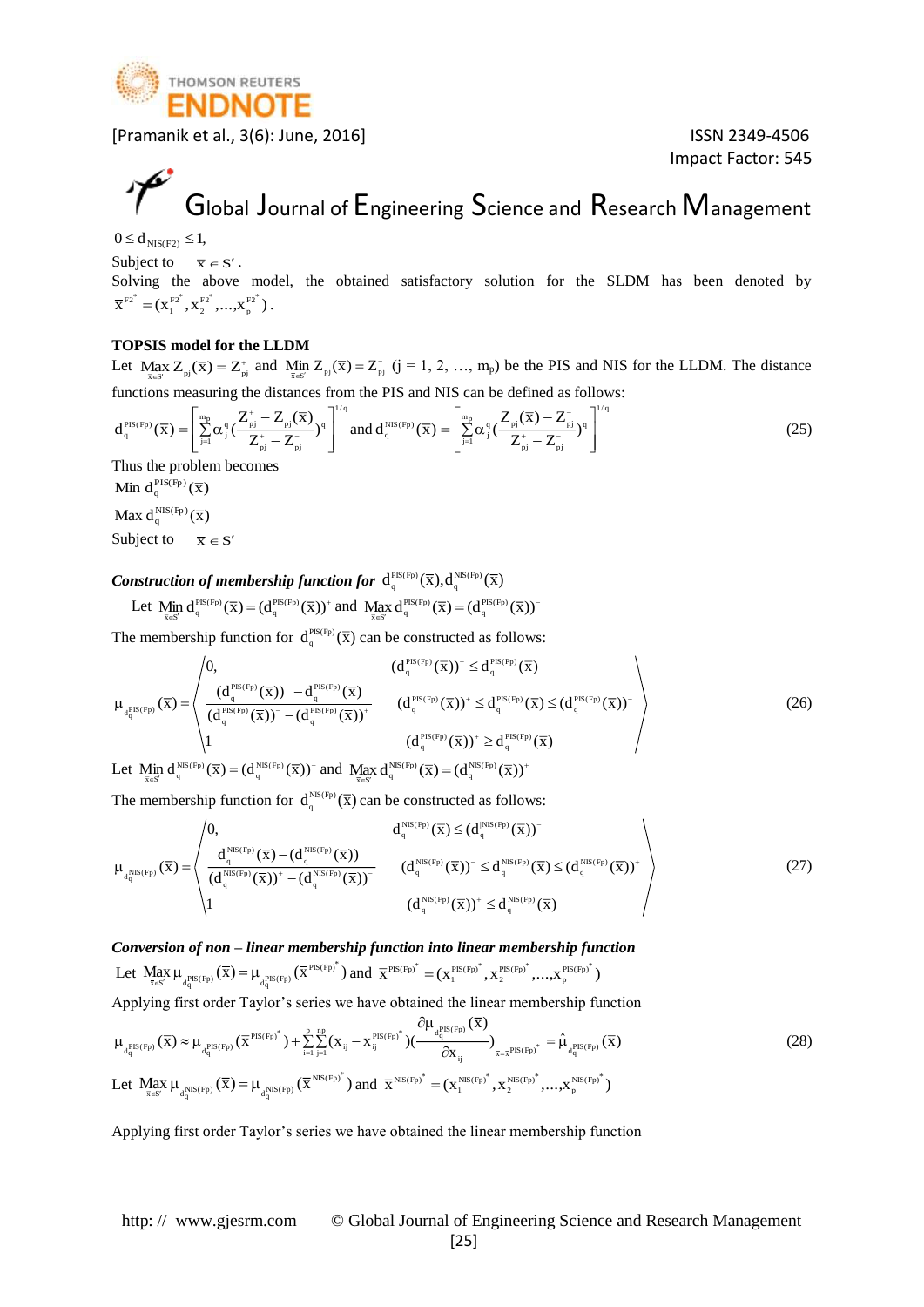

Impact Factor: 545

# Global Journal of Engineering Science and Research Management

$$
\mu_{d_q^{NIS(Fp)}}(\overline{x}) \approx \mu_{d_q^{NIS(Fp)}}(\overline{x}^{NIS(Fp)^*}) + \sum_{i=1}^p \sum_{j=1}^{n_p} (x_{ij} - x_{ij}^{NIS(Fp)^*}) (\frac{\partial \mu_{d_q^{NIS(Fp)}}(\overline{x})}{\partial x_{ij}})_{\overline{x} = \overline{x}^{NIS(Fp)^*}} = \hat{\mu}_{d_q^{NIS(Fp)}}(\overline{x})
$$
\n(29)

#### *Stanojevic's normalization technique*

Adopting Stanojevic's normalization technique [34] the linear membership functions can be normalized as follows:

$$
\overline{\mu}_{d_{q}^{PIS(Fp)}}(\overline{x}) = \frac{\hat{\mu}_{d_{q}^{PIS(Fp)}}(\overline{x}) - a^{PIS(Fp)}}{b^{PIS(Fp)} - a^{PIS(Fp)}} \text{ where } a^{PIS(Fp)} = \underset{\overline{x} \in S'}{\text{Min}} \hat{\mu}_{d_{q}^{PIS(Fp)}}(\overline{x}) , b^{PIS(Fp)} = \underset{\overline{x} \in S'}{\text{Max}} \hat{\mu}_{d_{q}^{PIS(Fp)}}(\overline{x})
$$
\n
$$
\overline{\mu}_{d_{q}^{NIS(Fp)}}(\overline{x}) = \frac{\hat{\mu}_{d_{q}^{NIS(Fp)}}(\overline{x}) - a^{NIS(Fp)}}{b^{NIS(Fp)} - a^{NIS(Fp)}}
$$
\n(30)

where  $a^{NIS(Fp)} = M_{\bar{x} \in S'}$   $\hat{\mu}_{d_q^{NIS(Fp)}}(\bar{x})$  $\mathbb{M}^{\text{NS}(\text{Fp})} = \operatorname*{Min}_{\vec{\mathbf{x}} \in \text{S}^{\prime}} \hat{\mu}_{\mathbf{d}^{\text{NIS}(\text{Fp})}_\text{q}}(\overline{\mathbf{x}}) \enspace , \mathbf{b}^{\text{NIS}(\text{Fp})} = \operatorname*{Max}_{\vec{\mathbf{x}} \in \text{S}^{\prime}} \hat{\mu}_{\mathbf{d}^{\text{NIS}(\text{Fp})}_\text{q}}(\overline{\mathbf{x}})$  $NIS(Fp) = \text{Max}_{\bar{x} \in S'} \hat{\mu}$ (31)

#### *FGP model to obtain satisfactory solution for LLDM*

Using the model of Pramanik and Banerjee [17] in order to obtain the satisfactory solution for the LLDM, the FGP model can be written as:

⊼∈S′  $Min\lambda_p$  $\lambda_{\rm n}$ (32)  $\overline{\mu}_{d^{\textrm{PIS(p)}}_{\textrm{q}}}(\overline{x}) + d^{\textrm{-}}_{\textrm{PIS(Fp)}} = 1,$  $\overline{\mu}_{d^{\text{NIS(Fp)}}_{q}}(\overline{x}) + d^{\top}_{\text{NIS(Fp)}} = 1,$  $0 \le d_{\text{PIS(Fp)}}^- \le 1; 0 \le d_{\text{NIS(Fp)}}^- \le 1,$  $\lambda_{\rm p} \geq d_{\rm PIS(Fp)}^-$ ;  $\lambda_{\rm p} \geq d_{\rm NIS(Fp)}^-$ , Subject to  $\overline{x} \in S'$ .

Solving the above model, the obtained satisfactory solution for the SLDM has been denoted by  $\overline{\mathrm{X}}^{\mathrm{Fp}^{\mathrm{*}}}=(\mathrm{X}_1^{\mathrm{Fp}^{\mathrm{*}}}, \mathrm{X}_2^{\mathrm{Fp}^{\mathrm{*}}},...,\mathrm{X}_p^{\mathrm{Fp}^{\mathrm{*}}})$ \* Fp 2 \* Fp 1  $F_{p}^* =$ 

#### **SELECTION OF PREFERENCE BOUNDS**

In the multi – level decision making problem, the goals of all levels are generally conflicting. To execute the decision making in the real situation, cooperation between DMs is needed. For the overall satisfaction, each level DM provides some relaxation on their decision variables. So, the i-th level provides the upper and lower bounds on the decision variable  $x_i$ . Let  $t_i^{L(F_i)}$  and  $t_i^{R(F_i)}$  be the lower and upper bounds on the decision variables (i = 1, 2, …, p). Then the bounds can be written as follows:

$$
x_{i}^{F_{i}^{*}} - t_{i}^{L(F_{i})} \leq x_{i} \leq x_{i}^{F_{i}^{*}} + t_{i}^{R(F_{i})}
$$
\n
$$
x_{i}^{F_{i}^{*}} = (x_{i1}, x_{i2},...,x_{in_{i}}), x_{i}^{F_{i}^{*}} = (x_{i1}^{F_{i}^{*}}, x_{i2}^{F_{i}^{*}},...,x_{in_{i}}^{F_{i}^{*}}), t_{i}^{L(F_{i})} = (t_{i1}^{L(F_{i})}, t_{i2}^{L(F_{i})},...,t_{in_{i}}^{L(F_{i})}), t_{i}^{R(F_{i})} = (t_{i1}^{R(F_{i})}, t_{i2}^{R(F_{i})},...,t_{in_{i}}^{R(F_{i})})
$$
\n
$$
(33)
$$

#### **FGP MODELS**

Using FGP model of Pramanik and Banerjee [17], the two FGP models have been presented as follows: **Model – 1** Min  $\sqrt{34}$ Subject to

 $\overline{\mu}_{d^{\textrm{PIS}(Fi)}_{q}}(\overline{x}) + d^{\dagger}_{\textrm{PIS}(Fi)} = 1,$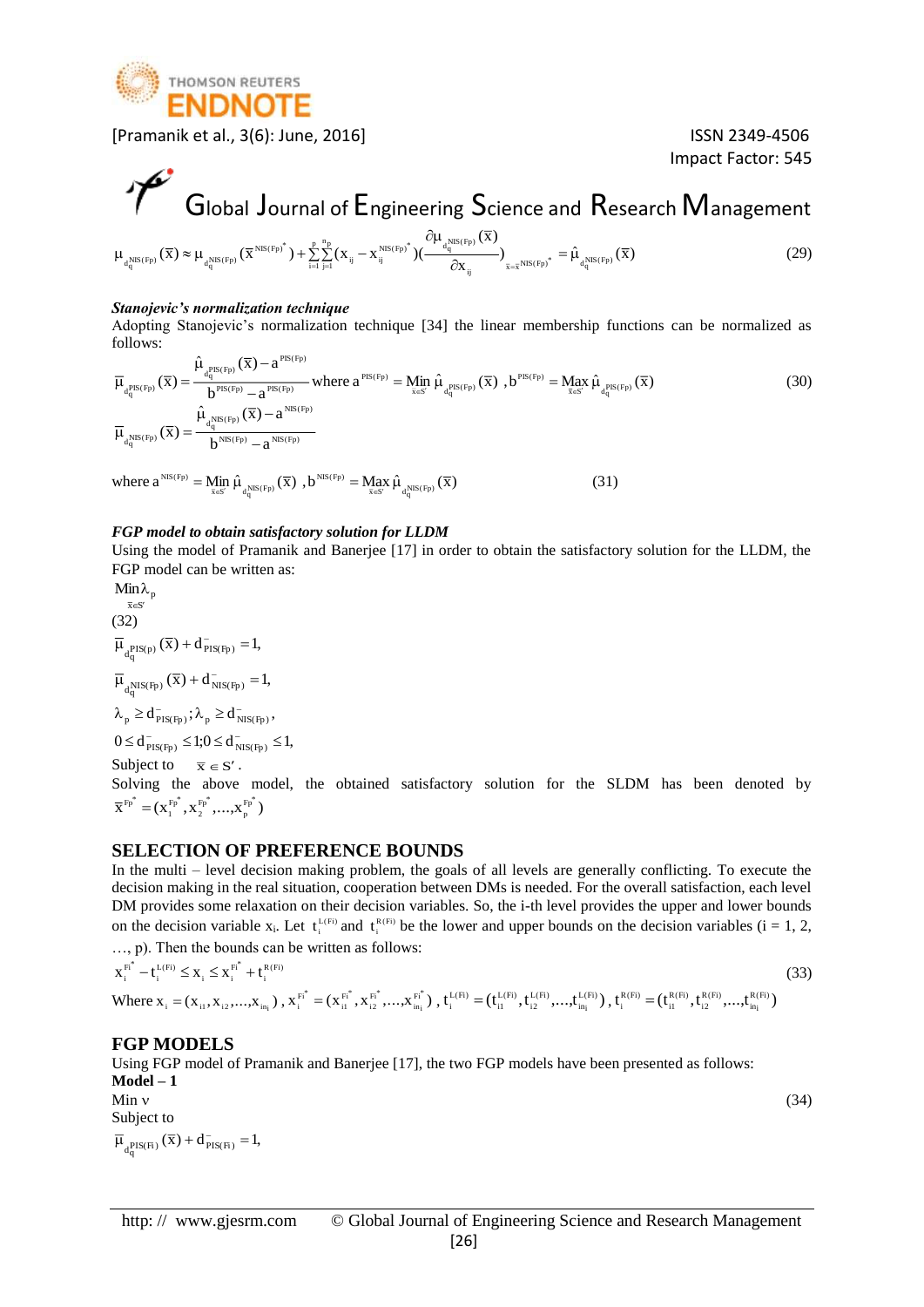

Impact Factor: 545

## $\mathcal{P}$ Global Journal of Engineering Science and Research Management

 $\overline{\mu}_{d^{\text{NIS}(\text{Fi})}_{q}}(\overline{x}) + d^{\text{-}}_{\text{NIS}(\text{Fi})} = 1,$  $0 \le d_{NIS(Fi)}^- \le 1$ ,  $0 \le d_{\text{PIS(Fi)}}^-\le 1$ ,  $v \ge d_{NIS(Fi)}^-,$  $v \ge d_{\text{PIS(Fi)}}^-,$  $x_i^{Fi} - t_i^{L(Fi)} \le x_i \le x_i^{Fi} + t_i^{R(Fi)}$ , for  $i = 1, 2, ..., p$  $\mathbf{X}_i^{\text{L(Fi)}} \leq \mathbf{X}_i \leq \mathbf{X}_i^{\text{Fi}^*}$  ${\sum_{i=1}^{F_i^*} - t_i^{L(F_i)} \leq x_i \leq x_i^{F_i^*} + t_i^{R(F_i)}$ , for  $i =$  $\overline{x} \in S'$ . **Model – 2**  $\text{Min } \eta = \sum_{i}^{\text{PIS}} (w_i^{\text{PIS}} d_{\text{PIS}(\text{H})}^{\text{NIS}} + w_i^{\text{NIS}} d_{\text{NIS}(\text{H})}^{\text{NIS}})$  (35) p  $\sum_{i=1}^{L} (W_i^{PIS} d_{PIS(F_i)}^- + W_i^{NIS} d_N^ \eta = \sum (W_i^{F13} d_{PIS(Fi)}^- +$  $\overline{\mu}_{d^{\rm PIS(Fi)}_{\rm q}}(\overline{x})+d^-_{\rm PIS(Fi)}=1,$ subject to  $\overline{\mu}_{d^{\text{NIS}}_q(\text{F}_1)}(\overline{x}) + d^-\_{text{NIS}(\text{F}_1)} = 1,$  $0 \le d_{NIS(Fi)}^- \le 1$ ,  $0 \le d_{\text{PIS(Fi)}}^{-} \le 1$ ,  $(w_i^{\text{PIS}} + w_i^{\text{NIS}}) = 1,$ p  $\sum_{i=1}^{k}$  (w<sub>i</sub><sup>PIS</sup> + w<sub>i</sub><sup>NIS</sup>) =  $x_i^{Fi} - t_i^{L(Fi)} \le x_i \le x_i^{Fi} + t_i^{R(Fi)}$ , for  $i=1,2,...,p$  $\mathbf{X}_i^{\text{L(Fi)}} \leq \mathbf{X}_i \leq \mathbf{X}_i^{\text{Fi}^*}$  ${\frac{\overline{F}_i^*}{\overline{F}_i}} - t_i^{L(F_i)} \leq x_i \leq x_i^{F_i^*} + t_i^{R(F_i)},$  for  $i =$  $\overline{\mathbf{x}} \in \mathbf{S}'$ 

#### **SELECTION OF OPTIMAL SOLUTION**

Zeleny's distance function [35] can be defined as follows:

$$
L_{r}(\tau,K) = \left[\sum_{k=1}^{K} \tau_{k}^{r} (1 - \omega_{k})^{r} \right]^{1/r}
$$
\n(36)

Here,  $\tau_k$  means attribute level and  $\sum_{k=1}^{k} \tau_k = 1$   $r(0 \le r \le \infty)$  denotes the distance parameter and  $\omega_k$  represents the  $k = 1$ degree of closeness between compromise solution and individual best solution of the k – th objective function. In this paper, we consider r = 2, then distance function becomes  $L_2(\tau,K) = \left[\sum_{k=1}^{K} \tau_k^2 (1-\omega_k)\right]^{1/2}$  $L_2(\tau, K) = [\sum_{k=1}^{K} \tau_k^2 (1 - \omega_k)]$ (37)

For the maximization problem,  $\omega_k$  is the ratio of the compromise solution and individual best solution of the k – th objective function. For the minimization type, the ratio would be reversed. Minimum  $L_2$  reflects the best optimal compromise solution.

#### **NUMERICAL EXAMPLE**

Consider the following numerical example to illustrate the proposed approach. max  $(z_{11} = (x_1 + 2)(x_2 + 3) + (x_3 + 4); z_{12} = x_1^2 + x_2^2 + x_3)[\text{FLDM}]$  $x_1$ max ( $z_{21} = (x_1 + x_2x_3; z_{22} = x_1x_2 + x_3)$  [SLDM] x2 max  $(z_{31} = (x_2 + 7) + (x_1 + 1)(x_3 + 5); z_{32} = 2x_1^2 + 3x_2x_3)[\text{LLDM}]$ x3 Subject to  $Pr(x_1 + x_2 + x_3 \le b_1) \ge 1 - \beta_1$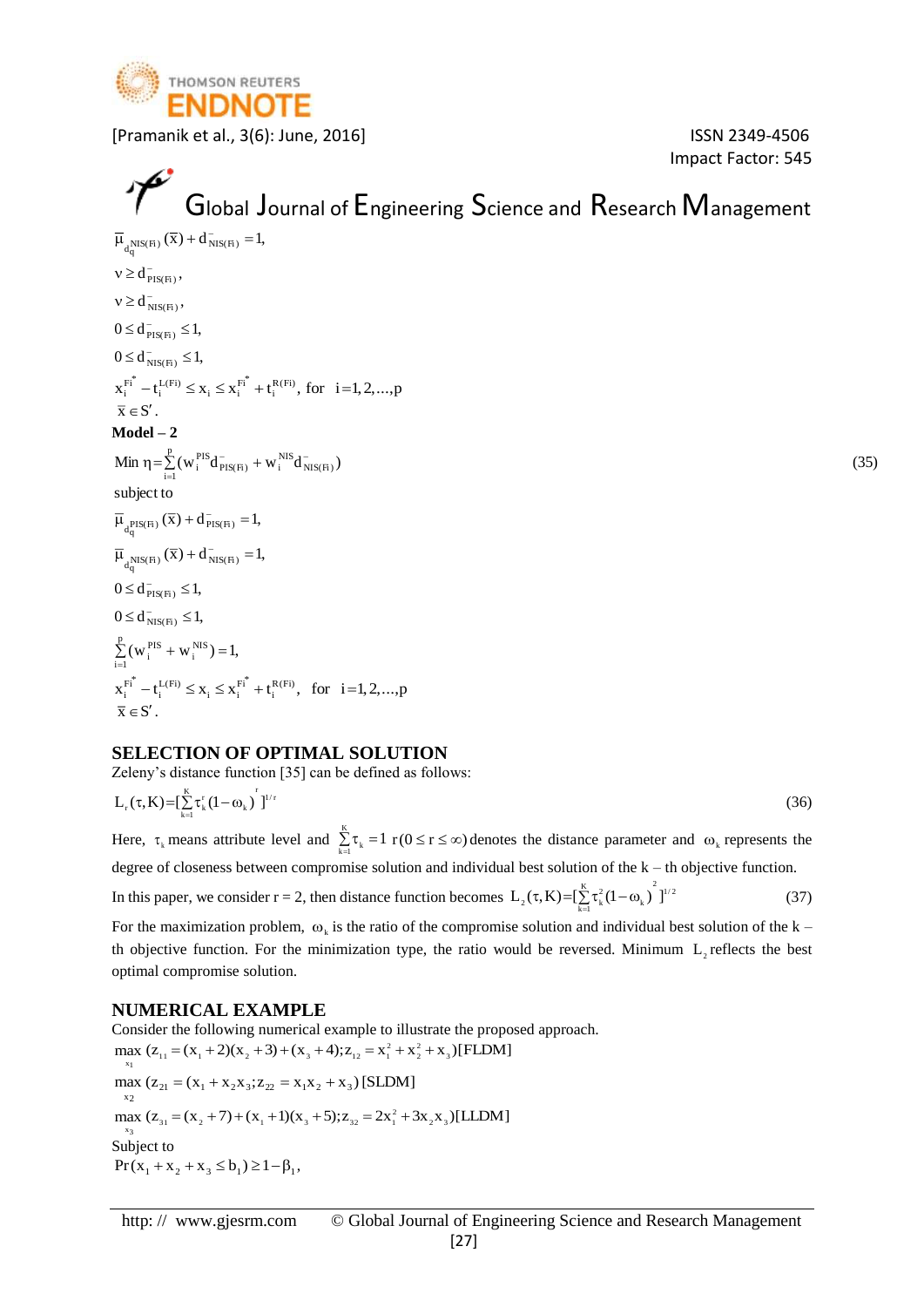

Impact Factor: 545

## Global Journal of Engineering Science and Research Management

 $Pr(-2x_1 + 5x_2 + 3x_3 \le b_2) \ge 1 - \beta_2$ 

 $Pr(3x_1 - 4x_2 + 2x_3 \le b_3) \ge 1 - \beta_3$ ,  $x_1 \geq 0, x_2 \geq 0, x_3 \geq 0.$ 

The means, variances and the confidence levels are given below:

 $E(b_1) = 3$ ,  $var(b_1) = 2$ ,  $\beta_1 = 0.03$ 

 $E(b_2) = 12$ , var(b<sub>2</sub>) =8,  $\beta_2 = 0.01$ 

 $E(b_3) = 10$ , var(b<sub>3</sub>) = 18,  $\beta_3 = 0.05$ 

Using (6), (7) the chance constraints involved in the proposed problem have been transformed into equivalent deterministic constraints as:

 $x_1 + x_2 + x_3 \leq 5.666$ ,

 $-2x_1 + 5x_2 + 3x_3 \le 18.576$ ,  $3x_1 - 4x_2 + 2x_3 \leq 3.021$ ,

#### **First level MODM problem**

max  $(z_{11} = (x_1 + 2)(x_2 + 3) + (x_3 + 4); z_{12} = x_1^2 + x_2^2 + x_3)[\text{FLDM}]$ x1

Subject to

 $x_1 + x_2 + x_3 \leq 5.666$ ,

 $-2x_1 + 5x_2 + 3x_3 \le 18.576$ ,

 $3x_1 - 4x_2 + 2x_3 \leq 3.021$ ,

 $x_1 \geq 0, x_2 \geq 0, x_3 \geq 0.$ 

The individual best solutions (PISs) and the individual worst solutions (NISs) of the objective functions considered by the FLDM subject to the constraints have been respectively shown in the Table 1 and Table 2.

|  |  |  |  | Table 1: The individual best solutions of FLDM in Numerical Example |  |
|--|--|--|--|---------------------------------------------------------------------|--|
|  |  |  |  |                                                                     |  |

| Maximal value of the objective<br>function of FLDM |                              | 412                       |
|----------------------------------------------------|------------------------------|---------------------------|
| Max $z_{1j}(x)$ , $(j = 1,2)$                      | 32.33 at $(3.669, 1.997, 0)$ | 32.103 at $(5.666, 0, 0)$ |

*Table 2: The individual worst solutions of FLDM in Numerical Example*

| Minimal value of the objective $\begin{bmatrix} 7 \end{bmatrix}$<br>function of FLDM |                         | 412                          |
|--------------------------------------------------------------------------------------|-------------------------|------------------------------|
| $\lim_{x \in S'} z_{1j}(x), (j = 1,2)$                                               | 11.51 at $(0, 0, 1.51)$ | $0.948$ at $(0.75, 0, 0.38)$ |

Considering  $\alpha_1 = \alpha_2 = 0.5$ , and  $q = 2$ , we have obtained

$$
d_2^{PIS(F!)}(x) = \left\{ (0.5)^2 \left[ \frac{32.328 - \frac{(x_1 + 2)^*(x_2 + 3) + (x_3 + 4)}{2x_1 - x_2 + 3}}{32.328 - 11.51} \right] + (0.5)^2 \left[ \frac{32.103 - (x_1^2 + x_2^2 + x_3)}{32.103 - 0.948} \right] \right\}^{3/2},
$$
  

$$
d_2^{NS(F!)}(x) = \left\{ (0.5)^2 \left[ \frac{(x_1 + 2)^*(x_2 + 3) + (x_3 + 4)}{2x_1 - x_2 + 3} - 11.51 \right] + (0.5)^2 \left[ \frac{(x_1^2 + x_2^2 + x_3) - 0.948}{32.103 - 0.948} \right]^2 \right\}^{3/2}.
$$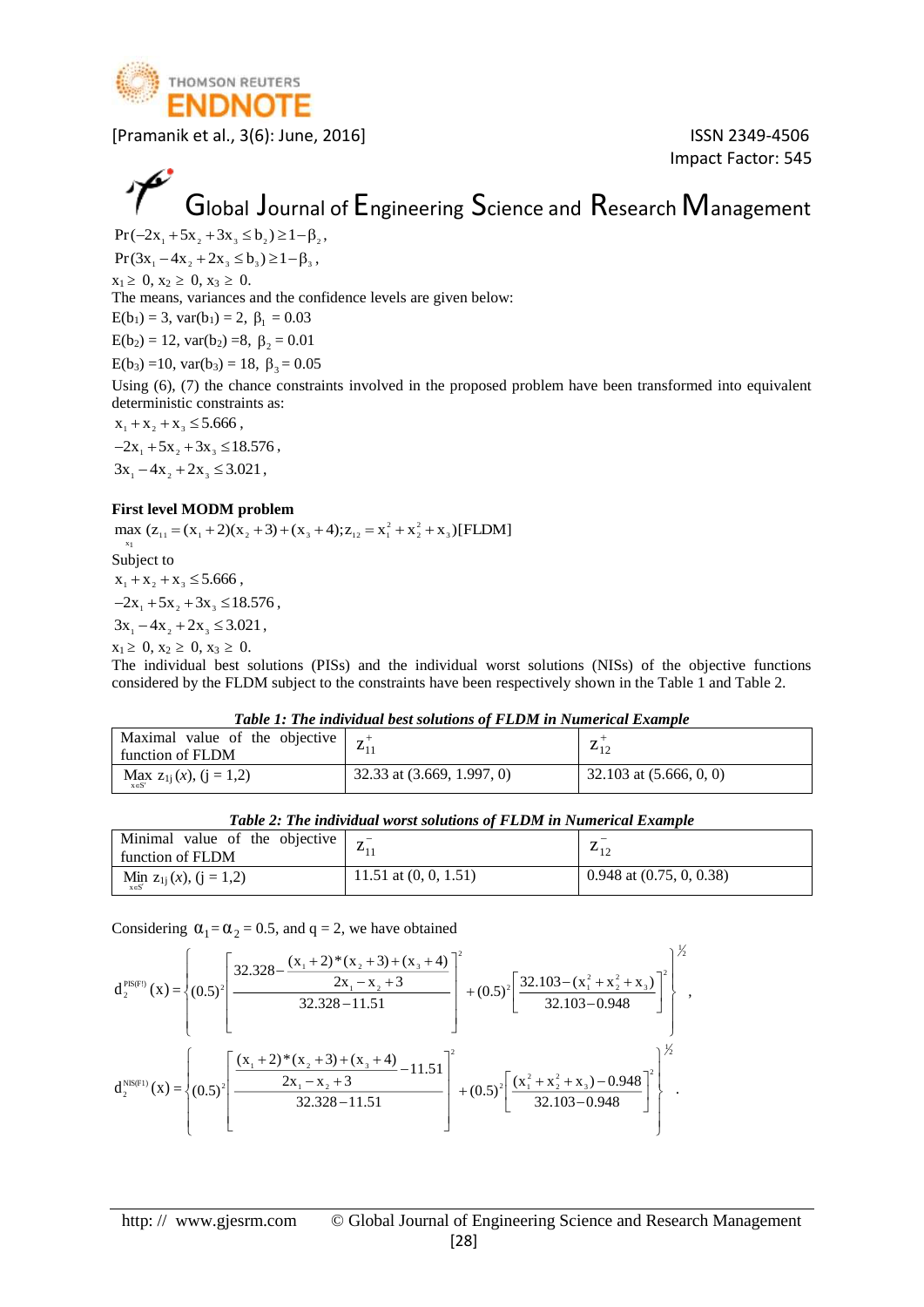

Impact Factor: 545

## $\mathcal{P}$ Global Journal of Engineering Science and Research Management

Now,  $(d_2^{\text{PIS(F1)}}(x))^{\dagger} =$  Min  $d_2^{\text{PIS(F1)}}(x) = 0.109$  at (5.338, 0.328, 0);  $(d_2^{\text{PIS(F1)}}(x))^{\dagger} =$  Max  $d_2^{\text{PIS(F1)}}(x) = 0.7007$  at (0, 0,  $x \in S$   $x \in S$ 1.51);  $(d_2^{\text{NIS(F1)}}(x))^{\dagger} = \text{Max}_{x \in S} d_2^{\text{NIS(F1)}}(x) = 0.599 \text{ at } (0, 0, 5.666);$   $(d_2^{\text{NIS(F1)}}(x))^{\dagger} = \text{Min}_{x \in S} d_2^{\text{NIS(F1)}}(x) = 0.0205 \text{ at } (0.459, 0.0205)$ 0, 0.822).

The membership functions of  $d_2^{\text{PIS}(F1)}(x)$  and  $d_2^{\text{NIS}(F1)}(x)$  can be formulated as follows:

$$
\mu_{_{d_2^{PIS(F1)}}}(x) = \begin{cases} 0, & \text{if } 0.701 \leq d_2^{^{PIS(F1)}}(x) \\ \dfrac{0.701 - d_2^{^{PIS(F1)}}(x)}{0.701 - 0.109}, \text{if } 0.109 \leq d_2^{^{PIS(F1)}}(x) \leq 0.701, \\ 1, & \text{if } d_2^{^{PIS(F1)}}(x) \leq 0.109 \\ \dfrac{d_2^{^{NIS(F1)}}(x) - 0.02}{0.599 - 0.02}, \text{if } 0.02 \leq d_2^{^{NIS(F1)}}(x) \leq 0.599 \\ 1, & \text{if } d_2^{^{NIS(F1)}}(x) \geq 0.599 \end{cases}
$$

Applying the first order Taylor's series the non-linear membership functions  $\mu_{d_2^{PIS(F1)}}(x)$  and  $\mu_{d_3^{NIS(F1)}}(x)$  have been transformed into equivalent linear membership functions  $\hat{\mu}_{d_2^{\text{PIS(F1)}}}(x)$  and  $\hat{\mu}_{d_2^{\text{NIS(F1)}}}(x)$  respectively as follows:

$$
\begin{split} &\mu_{d_2^{PIS(F1)}}(x) = \mu_{d_2^{PIS(F1)}}(5.34, 0.33, 0) + (x_1 - 5.34) \left( \frac{\partial \mu_{d_2^{PIS(F1)}}(x)}{\partial x_1} \right)_{a(x = (5.34, 0.33, 0)} + (x_2 - 0.33) \left( \frac{\partial \mu_{d_2^{PIS(F1)}}(x)}{\partial x_2} \right)_{a(x = (5.34, 0.33, 0)} + (x_2 - 0.33) \left( \frac{\partial \mu_{d_2^{PIS(F1)}}(x)}{\partial x_2} \right)_{a(x = (5.34, 0.33, 0)} + (x_2 - 0.33) \left( \frac{\partial \mu_{d_2^{PIS(F1)}}(x)}{\partial x_2} \right)_{a(x = (5.34, 0.33, 0)} + (x_2 - 0.33) \left( \frac{\partial \mu_{d_2^{SIS(F1)}}(x)}{\partial x_1} \right)_{a(x = (5.34, 0.33, 0)} + (x_2 - 0) \left( \frac{\partial \mu_{d_2^{NIS(F1)}}(x)}{\partial x_2} \right)_{a(x = (5.66, 0, 0)} + (x_3 - 0) \left( \frac{\partial \mu_{d_2^{NIS(F1)}}(x)}{\partial x_2} \right)_{a(x = (5.66, 0, 0)} + (x_3 - 0) \left( \frac{\partial \mu_{d_2^{NIS(F1)}}(x)}{\partial x_2} \right)_{a(x = (5.66, 0, 0)} + (x_3 - 0) \left( \frac{\partial \mu_{d_2^{NIS(F1)}}(x)}{\partial x_2} \right)_{a(x = (5.66, 0, 0)} + (x_3 - 0) \left( \frac{\partial \mu_{d_2^{NIS(F1)}}(x)}{\partial x_2} \right)_{a(x = (5.66, 0, 0)} + (x_3 - 0) \left( \frac{\partial \mu_{d_2^{NIS(F1)}}(x)}{\partial x_2} \right)_{a(x = (5.66, 0, 0)} + (x_3 - 0) \left( \frac{\partial \mu_{d_2^{NIS(F1)}}(x)}{\partial x_2} \right)_{a(x = (5.66, 0, 0)} + (x_3 - 0)
$$

Normalizing  $\hat{\mu}_{\text{q}^{\text{PIS(F1)}}}(x)$  and  $\hat{\mu}_{\text{q}^{\text{NIS(F1)}}}(x)$ , we have obtained the following,

2 2

 $\overline{\mu}_{d_2^{PIS(F1)}}(x) = \frac{q_2}{b^{PIS(F1)} - a^{PIS(F1)}}$  $a_2^{\text{PIS(F1)}}(x) - a^{\text{PIS(F1)}}$  $b^{\text{PIS(F1)}}-a$  $\hat{\mu}_{\text{prs}}(x)$  - a Ξ.  $\mu_{_{\rm -PIS(F1)}}({\rm x})-$ , where  $b^{PIS(F1)} = Max_{x \in S}$  $\hat{\mu}_{a_2^{PIS(F1)}}(x) = 0.999$  and  $a^{PIS(F1)} = \underset{x \in S}{\text{Min}} \hat{\mu}_{a_2^{PIS(F1)}}(x) = -0.431$ ;  $\overline{\mu}_{d_2^{NIS(F1)}}(x) = \frac{a_2}{b^{NIS(F1)} - a^{NIS(F1)}}$  $\frac{1}{\log_2(N)}$   $\left( x \right)$   $a^{NIS(F1)}$  $b^{NIS(F1)} - a$  $\hat{\mu}_{N(\text{s})\in\text{D}}(x)$  - a —  $\mu_{\text{NIS(F1)}}(X)$  – , where  $b^{\text{NIS(F1)}} = \underset{x \in S}{\text{Max}}$  $\hat{\mu}_{d_2^{NIS(F1)}}(x) = 1$  and  $a^{NIS(F1)} = Min$ <br> $x \in S$  $\hat{\mu}_{d_2^{NIS(F1)}}(x) = -7.476.$ Solve the model (16) in order to get the satisfactory solution of FLDM:  $\overline{\mu}_{d^{\text{PIS}(F_1)}_{q}}(\overline{x}) + d^{\text{-}}_{\text{PIS}(F_1)} = 1,$ Min  $\lambda_1$ 

http: // www.gjesrm.com © Global Journal of Engineering Science and Research Management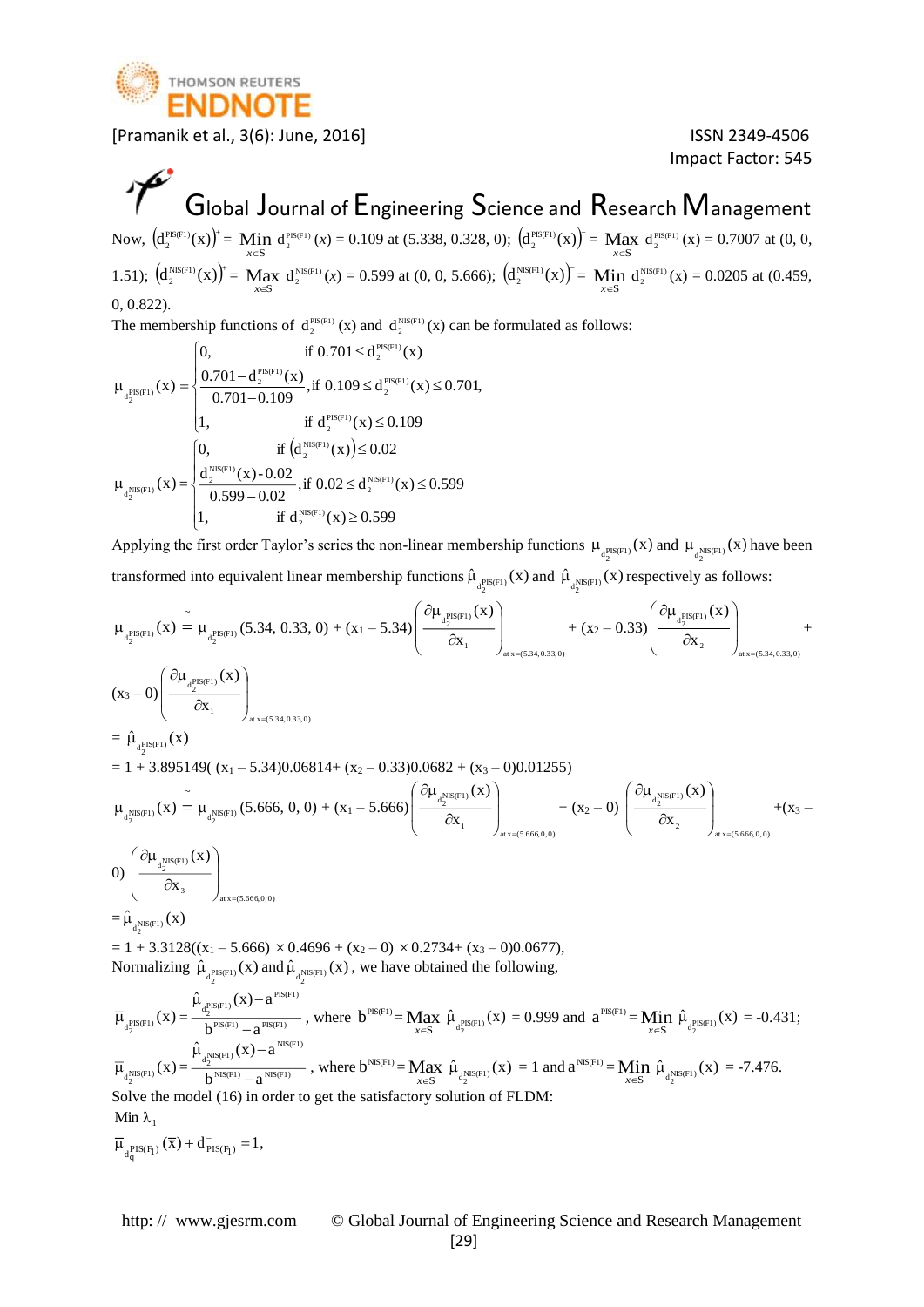

Impact Factor: 545

# Global Journal of Engineering Science and Research Management

 $\overline{\mu}_{d^{\text{NIS}(F_1)}}(\overline{x}) + d^{\text{-}}_{\text{NIS}(F_1)} = 1,$ 

 $\lambda_1 \geq d_{\text{PIS}(F_1)}^-,$ 

 $\lambda_1 \geq d_{NIS(F_1)}^-,$ 

 $0 \le d_{\text{PIS(F1)}}^{-} \le 1$ ,

 $0 \le d_{NIS(F_1)}^- \le 1,$ 

 $x_1 + x_2 + x_3 \leq 5.666$ ,

 $-2x_1 + 5x_2 + 3x_3 \le 18.576$ ,

 $3x_1 - 4x_2 + 2x_3 \leq 3.021$ ,

 $x_1 \geq 0, x_2 \geq 0, x_3 \geq 0.$ 

The satisfactory solution of FLDM has been provided in the Table 3.

*Table 3: The satisfactory solution of FLDM*

| <b>A</b><br>---<br>$-11$<br>$\mathbf{A}$ | -<br>--<br>. .<br>$\mathbf{A}$ | *<br>$\sim$<br>$\mathbf{v}$<br>$\mathbf{A}$ |
|------------------------------------------|--------------------------------|---------------------------------------------|
| 1727<br>$\epsilon$                       | 1000                           |                                             |

Suppose that the FLDM decides  $x_1^{F_1^*} = 5.66$  with upper tolerance  $t_1^{R(F_1)} = 0.34$  and lower tolerance  $t_1^{L(F_1)} = 3.66$  such that  $5.66 - 3.66 \le x_1 \le 5.66 + 0.34$ .

#### **8.2 Second level MODM problem**

max  $(z_{21} = (x_1 + x_2x_3; z_{22} = x_1x_2 + x_3)[SLDM]$ 

 $x_2$ Subject to

 $x_1 + x_2 + x_3 \leq 5.666$ ,

 $-2x_1 + 5x_2 + 3x_3 \le 18.576$ ,

 $3x_1 - 4x_2 + 2x_3 \leq 3.021$ ,

 $x_1 \geq 0, x_2 \geq 0, x_3 \geq 0.$ 

,he individual best solutions (PISs) and the individual worst solutions (NISs) of the objective functions considered by the SLDM subject to the constraints have been respectively shown in the Table 4 and Table 5.

*Table 4: The individual best solutions of SLDM in Numerical Example*

| Maximal value of the objective $\begin{bmatrix} z_{21}^+ & z_{22}^- \end{bmatrix}$<br>function of SLDM |                                | $\sim$ 22                   |  |
|--------------------------------------------------------------------------------------------------------|--------------------------------|-----------------------------|--|
| Max $z_{2j}(x)$ , $(j = 1,2)$                                                                          | 5.941871 at (0.26, 1.43, 3.98) | 7.326 at $(3.67, 1.997, 0)$ |  |

|  |  | Table 5: The individual worst solutions of SLDM in Numerical Example |  |  |
|--|--|----------------------------------------------------------------------|--|--|
|--|--|----------------------------------------------------------------------|--|--|

| Minimal value of the objective<br>function of SLDM | $L_{21}$            | 4,2                  |
|----------------------------------------------------|---------------------|----------------------|
| $\lim_{x \in S'} z_{2j}(x), (j = 1,2)$             | 0 at $(0, 0, 1.51)$ | 0 at $(1.007, 0, 0)$ |

Considering  $\alpha_1 = \alpha_2 = 0.5$ , and  $q = 2$ , we have obtained

$$
d_2^{\text{PIS(F2)}}(x) = \left\{ (0.5)^2 \left[ \frac{5.942 - (x_1 + x_2 x_3)}{5.942 - 0} \right]^2 + (0.5)^2 \left[ \frac{7.326 - (x_1 x_2 + x_3)}{7.326 - 0} \right]^2 \right\}^{\frac{1}{2}},
$$
  

$$
d_2^{\text{NIS(F2)}}(x) = \left\{ (0.5)^2 \left[ \frac{x_1 + x_2 x_3 - 0}{5.942 - 0} \right]^2 + (0.5)^2 \left[ \frac{(x_1 x_2 + x_3) - 0}{7.326 - 0} \right]^2 \right\}^{\frac{1}{2}}.
$$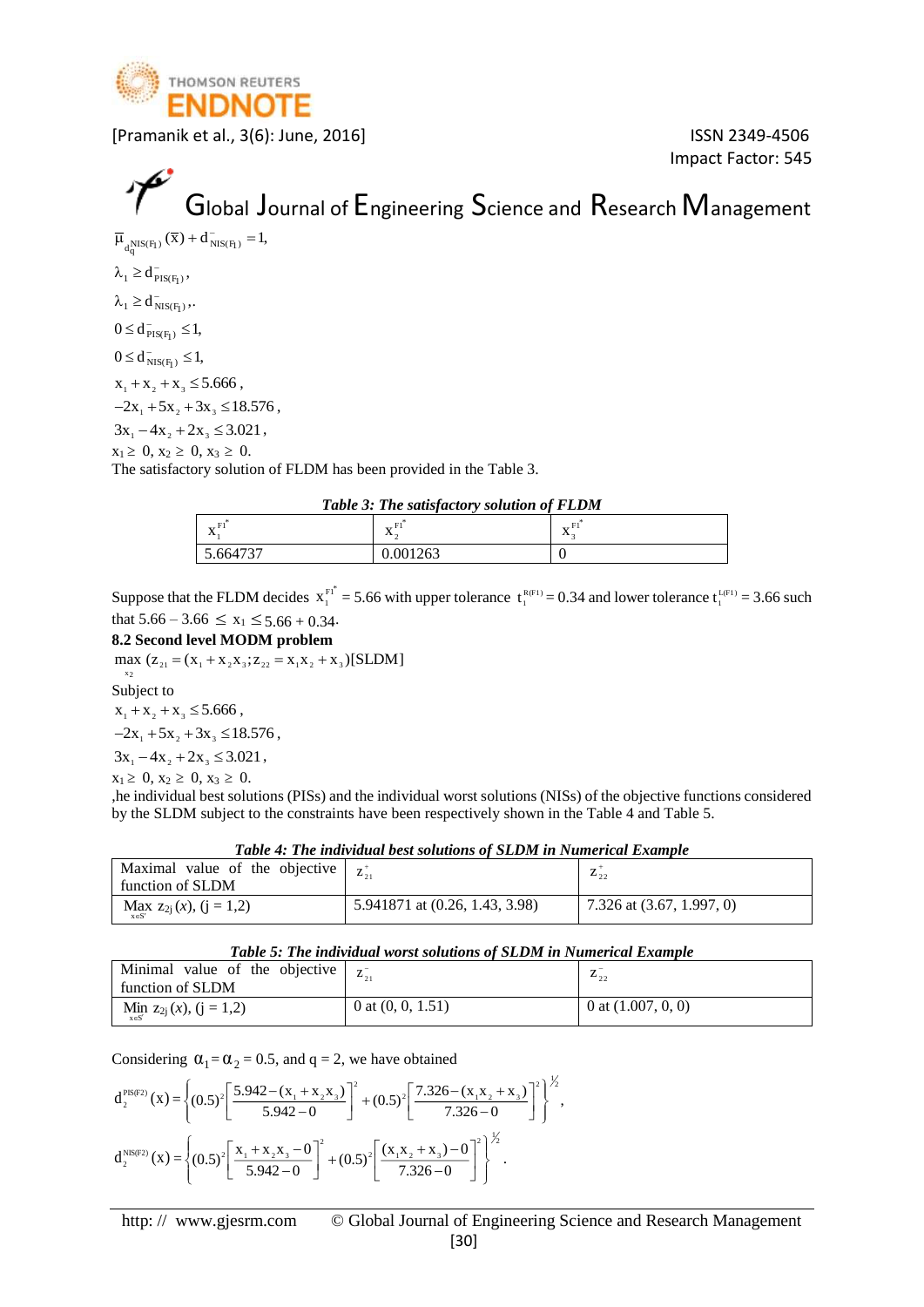

Impact Factor: 545

### $\mathcal{P}$ Global Journal of Engineering Science and Research Management

Now,  $(d_2^{\text{PIS(P2)}}(x))^{\dagger} =$  Min  $d_2^{\text{PIS(P2)}}(x) = 0.129$  at (2.59, 1.817, 1.259);  $(d_2^{\text{PIS(P2)}}(x))^{\dagger} =$  Max  $d_2^{\text{PIS(P2)}}(x) = 0.6499$  at  $(1.007,0, 0);$   $(d_2^{\text{NIS(F2)}}(x))^{\dagger} = \text{Max}_{x \in S} d_2^{\text{NIS(F2)}}(x) = 0.5877 \text{ at } (3.669, 1.997, 0);$   $(d_2^{\text{NIS(F2)}}(x))^{\dagger} = \text{Min}_{x \in S} d_2^{\text{NIS(F2)}}(x) = 0.065$ at (0.6, 0, 0.609).

The membership functions of  $d_2^{\text{PIS}(F2)}(x)$  and  $d_2^{\text{NIS}(F2)}(x)$  can be formulated as follows:

$$
\mu_{_{d_2^{PIS\left( {F2} \right)}}}(x) = \begin{cases} 0, & \text{if } 0.6499 \leq d_2^{\text{PIS\left( {F2} \right)}}(x) \\ \dfrac{0.6499 - d_2^{\text{PIS\left( {F2} \right)}}(x)}{0.6499 - 0.129}, \text{if } 0.129 \leq d_2^{\text{PIS\left( {F2} \right)}}(x) \leq 0.6499, \\ 1, & \text{if } d_2^{\text{PIS\left( {F2} \right)}}(x) \leq 0.129 \\ \dfrac{d_2^{\text{NIS\left( {F2} \right)}}(x) - 0.065}{0.5877 - 0.065}, \text{if } 0.065 \leq d_2^{\text{NIS\left( {F2} \right)}}(x) \leq 0.5877 \\ 1, & \text{if } d_2^{\text{NIS\left( {F2} \right)}}(x) \geq 0.5877 \end{cases}
$$

Applying the first order Taylor's series the non-linear membership functions  $\mu_{d_2^{\text{PIS(F2)}}}(x)$  and  $\mu_{d_2^{\text{NIS(F2)}}}(x)$  can be transformed into equivalent linear membership functions  $\hat{\mu}_{d_2^{\text{PIS(P2)}}}(x)$  and  $\hat{\mu}_{d_2^{\text{NIS(P2)}}}(x)$  respectively as follows:

$$
\mu_{d_{\text{P}}^{\text{PIS(F2)}}}(x) = \hat{\mu}_{d_{\text{P}}^{\text{PIS(F2)}}}(x)
$$
\n
$$
= 1 + (x_1 - 2.59)0.2835 + (x_2 - 1.817)0.3854 + (x_3 - 1.259)0.2980
$$
\n
$$
\mu_{d_{\text{P}}^{\text{NIS(F2)}}}(x) = \hat{\mu}_{d_{\text{P}}^{\text{NIS(F2)}}}(x)
$$
\n
$$
= 1 + (x_1 - 0.6) (-0.1245) + (x_2 - 0) (-0.1257) + (x_3 - 0.609)(-0.083),
$$
\nNormalizing  $\hat{\mu}_{d_{\text{P}}^{\text{PIS(F2)}}}(x)$  and  $\hat{\mu}_{d_{\text{P}}^{\text{NIS(F2)}}}(x)$ , we have obtained\n
$$
\hat{\mu}_{d_{\text{P}}^{\text{PIS(F2)}}}(x) - a^{\text{PIS(F2)}}
$$

$$
\overline{\mu}_{\mathbf{d}_{2}^{PIS(F2)}}(x) = \frac{\hat{\mu}_{\mathbf{d}_{2}^{PIS(F2)}}(x) - a^{PIS(F2)}}{b^{PIS(F2)}} - a^{PIS(F2)}} \text{ , where } b^{PIS(F2)} = \underset{x \in S}{\text{Max }} \hat{\mu}_{\mathbf{d}_{2}^{PIS(F2)}}(x) = 0.999 \text{ and } a^{PIS(F2)} = \underset{x \in S}{\text{Min }} \hat{\mu}_{\mathbf{d}_{2}^{PIS(F2)}}(x) = -0.5243;
$$
\n
$$
\overline{\mu}_{\mathbf{d}_{2}^{NIS(F2)}}(x) = \frac{\hat{\mu}_{\mathbf{d}_{2}^{NIS(F2)}}(x) - a^{NIS(F2)}}{b^{NIS(F2)}} - a^{NIS(F2)}} \text{ , where } b^{NIS(F2)} = \underset{x \in S}{\text{Max }} \hat{\mu}_{\mathbf{d}_{2}^{NIS(F2)}}(x) = 1 \text{ and } a^{NIS(F2)} = \underset{x \in S}{\text{Min }} \hat{\mu}_{\mathbf{d}_{2}^{NIS(F2)}}(x) = 0.4176.
$$
\nSolve the model (24) in order to get the satisfactory solution of SLDM:

Min  $\lambda_2$ 

 $\overline{\mu}_{d^{\text{PIS}(F2)}}(\overline{x}) + d^{\text{-}}_{\text{PIS}(F2)} = 1,$  $\overline{\mu}_{d^{\text{NIS(F2)}}_{\alpha}}(\overline{x}) + d^{\text{-}}_{\text{NIS(F2)}} = 1,$ q  $\lambda_2 \ge d_{\text{PIS(F2)}}^-,$  $\lambda_2 \geq d_{NIS(F2)}^-,$  $0 \le d_{PIS(F2)}^- \le 1$ ,  $0 \le d_{NIS(F2)}^- \le 1$ ,  $x_1 + x_2 + x_3 \leq 5.666$ ,  $-2x_1 + 5x_2 + 3x_3 \le 18.576$ ,  $3x_1 - 4x_2 + 2x_3 \leq 3.021$ ,  $x_1 \geq 0, x_2 \geq 0, x_3 \geq 0.$ The satisfactory solution of SLDM has been provided in the Table 6.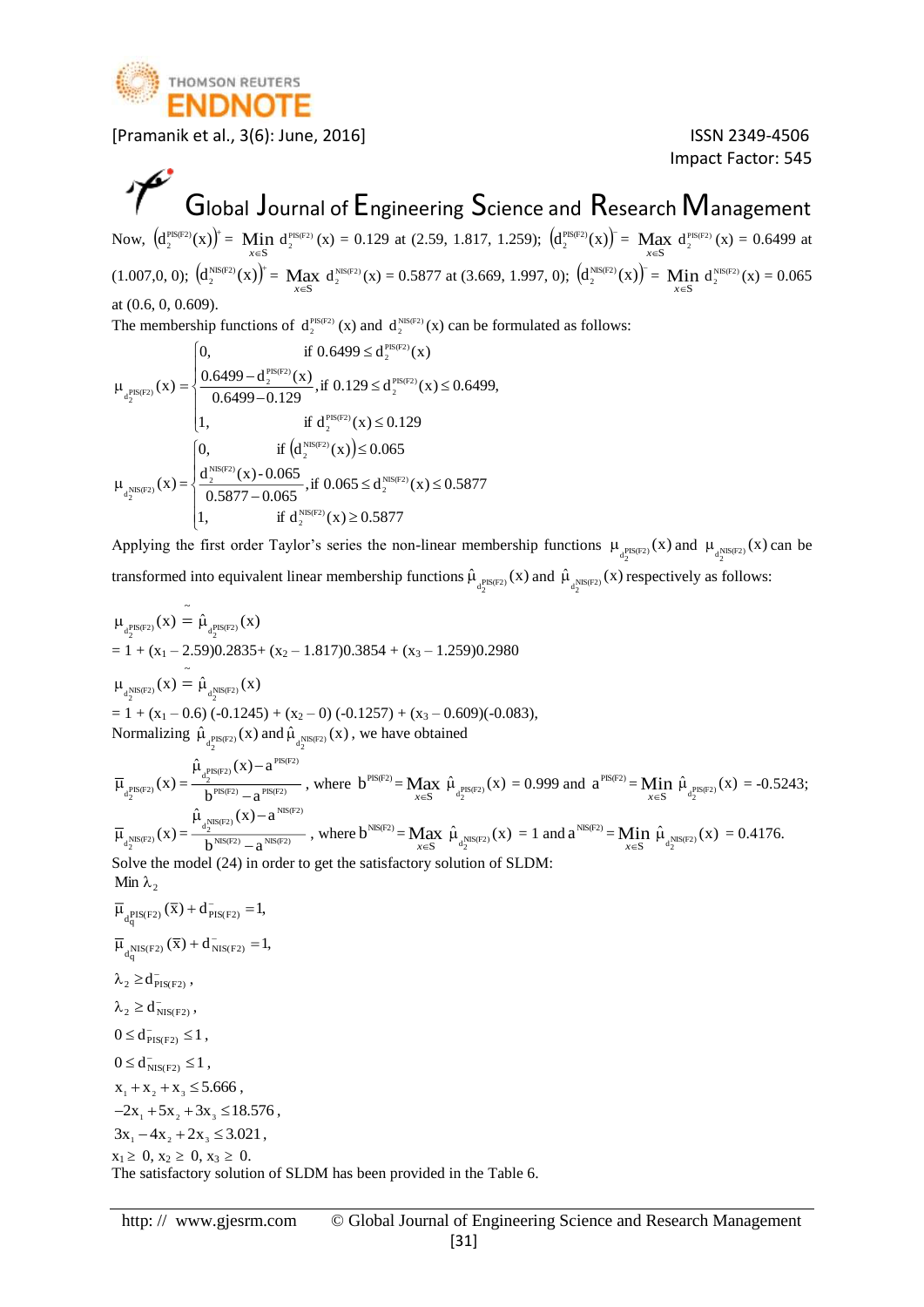

Impact Factor: 545

# Global Journal of Engineering Science and Research Management

| Table 6: The satisfactory solution of SLDM |             |  |  |  |
|--------------------------------------------|-------------|--|--|--|
| л                                          | $\Lambda$ . |  |  |  |
| 3.669308                                   | .996692     |  |  |  |

Assume that the SLDM decides  $x_2^{F_2^*} = 1.997$  with upper tolerance  $t_2^{R(F_2)} = 0.003$  and lower tolerance  $t_2^{L(F_2)} = 1.997$ such that  $1.997 - 1.997 \le x_2 \le 1.997 + 0.003$ 

#### **Last level MODM problem**

max  $(z_{31} = (x_2 + 7) + (x_1 + 1)(x_3 + 5); z_{32} = 2x_1^2 + 3x_2x_3)[\text{LLDM}]$ x3 Subject to  $x_1 + x_2 + x_3 \leq 5.666$ ,  $-2x_1 + 5x_2 + 3x_3 \le 18.576$ ,  $3x_1 - 4x_2 + 2x_3 \leq 3.021$ ,

 $x_1 \geq 0, x_2 \geq 0, x_3 \geq 0.$ 

 The individual best solutions (PISs) and the individual worst solutions (NISs) of the objective functions of the LLDM subject to the constraints have been respectively shown in the Table 7 and Table 8.

| Table 7: The individual best solutions of LLDM in Numerical Example |  |
|---------------------------------------------------------------------|--|
|---------------------------------------------------------------------|--|

| Maximal value of the objective               | $L_{21}$                      | 432                      |
|----------------------------------------------|-------------------------------|--------------------------|
| function of LLDM                             |                               |                          |
| $\text{Max}_{x \in S'} z_{3j}(x), (j = 1,2)$ | 41.024 at $(4.833, 0, 0.833)$ | 64.21 at $(5.666, 0, 0)$ |

#### *Table 8: The individual worst solutions of LLDM in Numerical Example*

| Minimal value of the objective $\begin{bmatrix} z_{31}^{\text{-}} & z_{32}^{\text{-}} \end{bmatrix}$<br>function of LLDM |                         | 432                  |
|--------------------------------------------------------------------------------------------------------------------------|-------------------------|----------------------|
| $\lim_{x \in S'} z_{3j}(x), (j = 1,2)$                                                                                   | 13.51 at $(0, 0, 1.51)$ | 0 at $(0, 0, 2.546)$ |

Let us assume that  $\alpha_1 = \alpha_2 = 0.5$ , and  $q = 2$ .

$$
d_2^{\text{PIS(F3)}}(x) = \left\{ (0.5)^2 \left[ \frac{41.024 - (x_2 + 7 + (x_1 + 1)(x_3 + 5))}{41.024 - 13.51} \right]^2 + (0.5)^2 \left[ \frac{64.21 - (2x_1^2 + 3x_2x_3)}{64.21 - 0} \right]^2 \right\}^{\frac{1}{2}},
$$
  
\n
$$
d_2^{\text{NIS(F3)}}(x) = \left\{ (0.5)^2 \left[ \frac{(x_2 + 7 + (x_1 + 1)(x_3 + 5)) - 13.51}{41.024 - 13.51} \right]^2 + (0.5)^2 \left[ \frac{(2x_1^2 + 3x_2x_3) - 0}{64.21 - 0} \right]^2 \right\}^{\frac{1}{2}}.
$$
  
\nNow, 
$$
\left( d_2^{\text{PIS(F3)}}(x) \right)^+ = \text{Min } d_2^{\text{PIS(F3)}}(x) = 0.012 \text{ at } (5.65, 0, 0.011); \left( d_2^{\text{PIS(F3)}}(x) \right)^= \text{Max } d_2^{\text{PIS(F3)}}(x) = 0.707 \text{ at } (0, 0, 0, 0, 0, 0, 0)
$$

1.51); 
$$
(d_2^{\text{NIS(F3)}}(x))^{\dagger} = \underset{x \in S}{\text{Max}} d_2^{\text{NIS(F3)}}(x) = 0.698 \text{ at } (5.67, 0, 0);
$$
  $(d_2^{\text{NIS(F3)}}(x))^{\dagger} = \underset{x \in S}{\text{Min}} d_2^{\text{NIS(F3)}}(x) = 0 \text{ at } (0, 0, 1.51).$ 

The membership functions of  $d_2^{PIS(F3)}(x)$  and  $d_2^{NIS(F3)}(x)$  can be formulated as follows:

$$
\mu_{d_2^{PIS(F3)}}(x) = \begin{cases} 0, & \text{if } 0.71 \le d_2^{PIS(F3)}(x) \\ \frac{0.71 - d_2^{PIS(F3)}(x)}{0.71 - 0.01}, & \text{if } 0.01 \le d_2^{PIS(F3)}(x) \le 0.71, \\ 1, & \text{if } d_2^{PIS(3)}(x) \le 0.01 \end{cases}
$$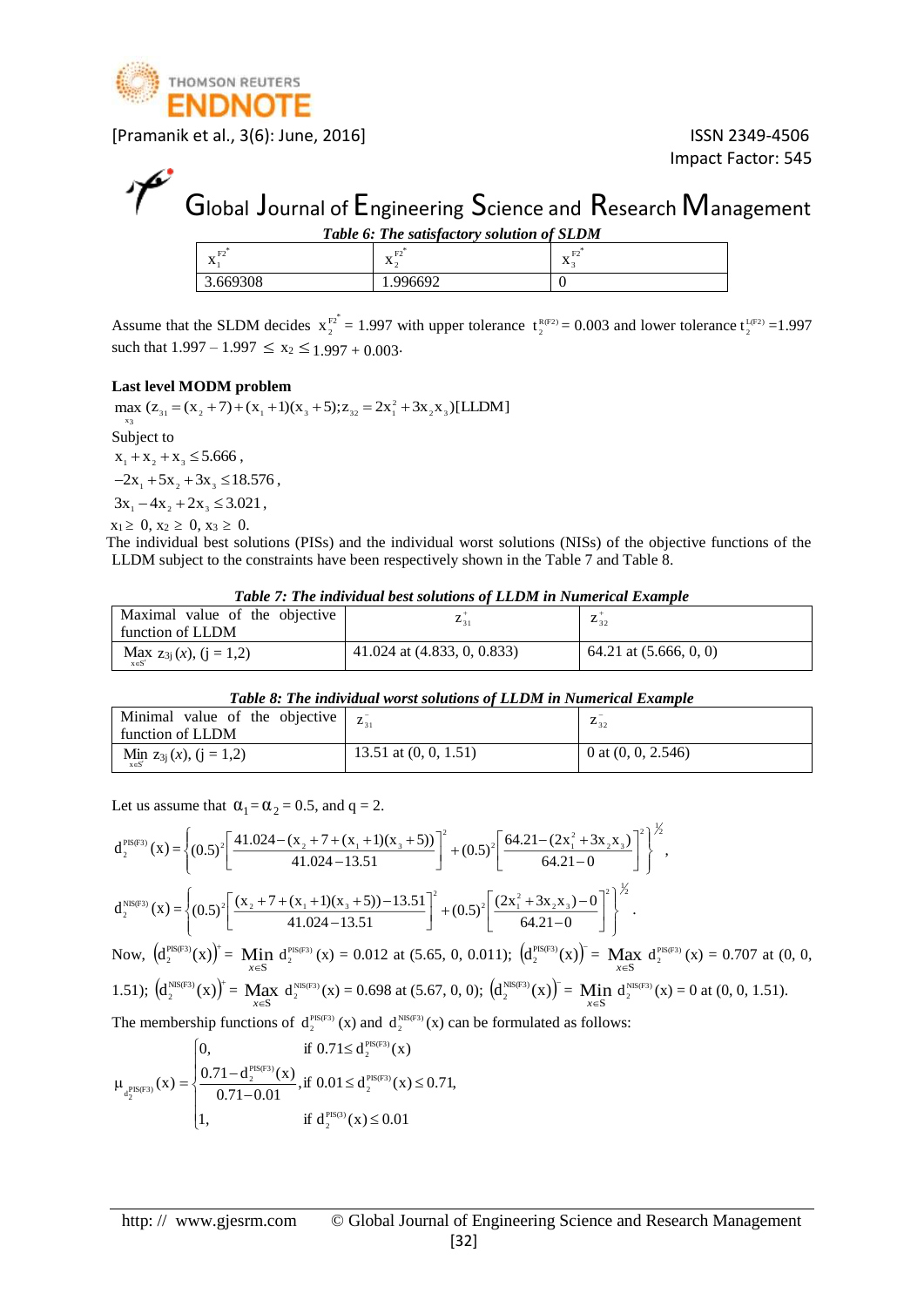

Impact Factor: 545

## Global Journal of Engineering Science and Research Management  $\sqrt{2}$

$$
\mu_{d_2^{\text{NIS(F3)}}}(x) = \begin{cases}\n0, & \text{if } d_2^{\text{NIS(F3)}}(x) \le 0 \\
\frac{d_2^{\text{NIS(F3)}}(x) - 0}{0.698 - 0}, & \text{if } 0 \le d_2^{\text{NIS(F3)}}(x) \le 0.698 \\
1, & \text{if } d_2^{\text{NIS(F3)}}(x) \ge 0.698\n\end{cases}
$$

Applying the first order Taylor's series the non-linear membership functions  $\mu_{d_2^{\text{PIS(F3)}}}(x)$  and  $\mu_{d_2^{\text{NIS(F3)}}}(x)$  can be transformed into equivalent linear membership functions  $\hat{\mu}_{d_2^{\text{PIS(F3)}}}(x)$  and  $\hat{\mu}_{d_2^{\text{NIS(F3)}}}(x)$  respectively as follows:

 $\mu_{d_2^{PIS(F3)}}(x) = \hat{\mu}_{d_2^{PIS(F3)}}(x)$  $= 1 + 0.0093((x_1 - 5.65)0.00333 + (x_2 - 0)*0.00309 + (x_3 - 0.01)0.00047)$  $\mu_{d^{\text{NIS(F3)}}_{\alpha}}(x) = \hat{\mu}_{d^{\text{NIS(F3)}}_{\alpha}}(x)$ 2 2  $= 1 + 1.02474((x_1 - 5.67) 0.72871 + (x_2 - 0) 0.18832 + (x_3 - 0)0.48636),$ Now, Normalize  $\hat{\mu}_{\text{d}^{\text{PIS(F3)}}}(x)$  and  $\hat{\mu}_{\text{d}^{\text{NIS(F3)}}}(x)$  we get the following, 2 2

 $\overline{\mu}_{d_2^{PIS(F3)}}(x) = \frac{q_2}{h^{PIS(F3)} - a^{PIS(F3)}}$  $a_2^{PIS(F3)}(x) - a^{PIS(F3)}$  $b^{\text{PLS}(F3)} - a$  $\hat{\mu}_{\text{prs}(F3)}(x)$  - a  $\mu_{_{\rm -PIS(F3)}}({\rm x})-$ , where  $b^{PIS(F3)} = Max_{x \in S}$  $\hat{\mu}_{a_2^{\text{PIS(F3)}}}(x) = 1$  and  $a^{\text{PIS(F3)}} = \text{Min}_{x \in S}$  $\hat{\mu}_{\text{q}^{\text{PIS(F3)}}_{2}}(\text{x}) = 0.9998;$  $\overline{\mu}_{d_2^{NIS(F3)}}(x) = \frac{a_2}{b^{NIS(F3)} - a^{NIS(F3)}}$  $\lim_{d_1 \to 0}$  (X) – a<sup>NIS(F3)</sup>  $\frac{h^2}{b^{NIS(F3)}-a^{NIS(F3)}}$ , where  $b^{NIS(F3)} = \text{Max}_{x \in S} \hat{\mu}_{d_2^{NIS(F3)}}(x) = 0.99701$  and  $a^{NIS(F3)} = \text{Min}_{x \in S} \hat{\mu}_{d_2^{NIS(F3)}}(x) = -a^{NIS(F3)}$  $\hat{\mu}_{d,\text{NS}(F3)}(x) - a^{\text{NS}(F3)}$  and  $a \in \text{NS}(F3)$  and  $a \in \text{NS}(F3)$  and  $a \in \text{NS}(F3)$  and  $a \in \text{NS}(F3)$  and  $a \in \text{NS}(F3)$  and  $a \in \text{NS}(F3)$ 2.48204.

Solve the model (32) in order to get the satisfactory solution of LLDM. Min  $\lambda_3$ 

- $\overline{\mu}_{d^{\text{PIS(F3)}}_{q}}(\overline{x}) + d^{\text{-}}_{\text{PIS(F3)}} = 1,$
- $\overline{\mu}_{d^{\text{NIS(F3)}}_{\text{q}}}(\overline{x}) + d^{\text{-}}_{\text{NIS(F3)}} = 1,$

$$
\lambda_3 \geq d_{PIS(F3)}^-,
$$

 $\lambda_3 \geq d_{NIS(F3)}^-,$ 

 $0 \le d_{\text{PIS(F3)}}^{-} \le 1,$ 

 $0 \le d_{NIS(F3)}^{-} \le 1,$ 

 $x_1 + x_2 + x_3 \leq 5.666$ ,

 $-2x_1 + 5x_2 + 3x_3 \le 18.576$ ,  $3x_1 - 4x_2 + 2x_3 \leq 3.021$ ,

 $x_1 \geq 0, x_2 \geq 0, x_3 \geq 0.$ 

The satisfactory solution of LLDM has been provided in the Table 9.

|  | Table 9: The satisfactory solution of FLDM |  |
|--|--------------------------------------------|--|
|  |                                            |  |

| $\lambda$ | <br>$\lambda$ | ---<br>--<br>$\lambda$ |
|-----------|---------------|------------------------|
| $\sim$    |               |                        |

Assume that the LLDM decides  $x_3^{F_3^*} = 0$  with upper tolerance  $t_3^{R(F_3)} = 1$  and lower tolerance  $t_3^{L(F_3)} = 0$  such that 0-0  $\leq x_3 \leq 0 + 1$ .

Using Model 1(35) and Model 2 (36) for  $p=3$ , obtained solutions have been shown in the Table 10 and Table 11 respectively.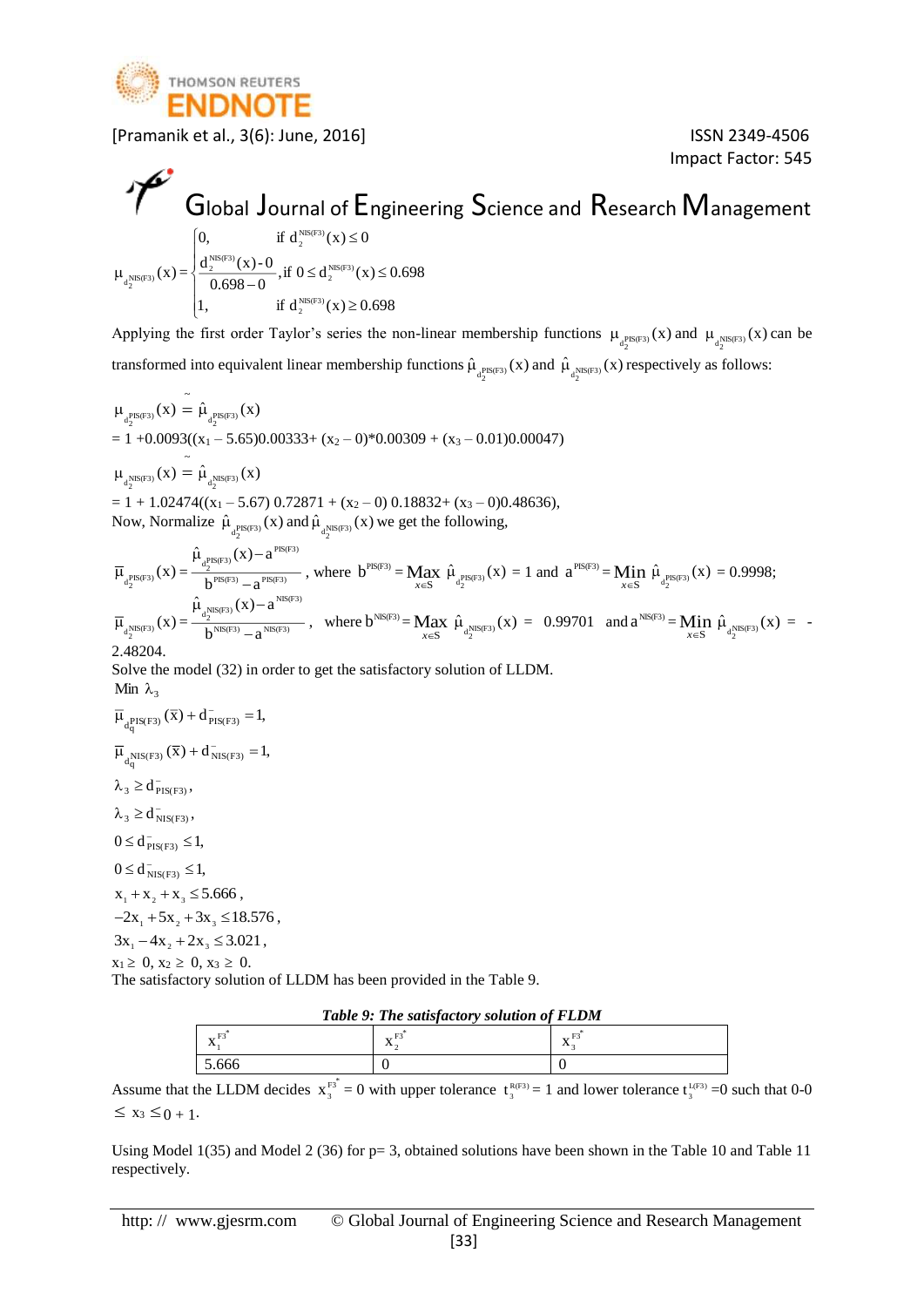

# Global Journal of Engineering Science and Research Management

| Table 10: The optimal solution of the FGP model 1 |                 |                     |                     |                     |                                                                                       |  |  |  |
|---------------------------------------------------|-----------------|---------------------|---------------------|---------------------|---------------------------------------------------------------------------------------|--|--|--|
| Methods                                           | Decision        | Objective           | Objective           | Objective           | Membership values                                                                     |  |  |  |
|                                                   | variables       | values of           | values of           | values of           | $\mu_{z_{11}}$ , $\mu_{z_{12}}$ , $\mu_{z_{21}}$ , $\mu_{z_{22}}$ ., $\mu_{z_{31}}$ , |  |  |  |
|                                                   | $X_1, X_2, X_3$ | <b>FLDM</b>         | <b>SLDM</b>         | <b>LLDM</b>         |                                                                                       |  |  |  |
|                                                   |                 | $Z_{11}$ , $Z_{12}$ | $Z_{21}$ , $Z_{22}$ | $Z_{31}$ , $Z_{32}$ | $\mu_{232}$                                                                           |  |  |  |
|                                                   |                 |                     |                     |                     |                                                                                       |  |  |  |
| FGP                                               | $x_1 = 2$ ,     | $z_{11} = 21.979$ , | $z_{21} = 3.245$ ,  | $Z_{31} = 26.979$ , | $\mu_{z_{11}} = 0.374, \ \mu_{z_{12}} = 0.427,$                                       |  |  |  |
| Model 1                                           | $x_2 = 1.24$    | $z_{12} = 6.549.$   | $z_{22}=3.245$ .    | $z_{22} = 11.734$ . | $\mu_{z_{21}} = 0.558, \mu_{z_{22}} = 0.548,$                                         |  |  |  |
|                                                   | $x_3=1$         |                     |                     |                     |                                                                                       |  |  |  |
|                                                   |                 |                     |                     |                     | $\mu_{z_{31}} = 0.326, \mu_{z_{32}} = 0.374,$                                         |  |  |  |
|                                                   |                 |                     |                     |                     |                                                                                       |  |  |  |

The optimal solution of the FGP Model 2 is shown in the Table 11.

| Table 11: The obtimal solution of the FGF model 2 |                 |                     |                     |                     |                                                                                       |  |  |
|---------------------------------------------------|-----------------|---------------------|---------------------|---------------------|---------------------------------------------------------------------------------------|--|--|
| <b>Methods</b>                                    | Decision        | Objective           | Objective           | Objective           | Membership values                                                                     |  |  |
|                                                   | variables       | values of           | values of           | values of           | $\mu_{z_{11}}$ , $\mu_{z_{12}}$ , $\mu_{z_{21}}$ , $\mu_{z_{22}}$ ., $\mu_{z_{31}}$ , |  |  |
|                                                   | $X_1, X_2, X_3$ | <b>FLDM</b>         | <b>SLDM</b>         | <b>LLDM</b>         |                                                                                       |  |  |
|                                                   |                 | $Z_{11}$ , $Z_{12}$ | $Z_{21}$ , $Z_{22}$ | $Z_{31}$ , $Z_{32}$ | $\mu_{z_{32}}$                                                                        |  |  |
|                                                   |                 |                     |                     |                     |                                                                                       |  |  |
| FGP                                               | $x_1 = 2$ ,     | $z_{11} = 21.979$ , | $z_{21} = 3.245$ ,  | $Z_{31} = 26.979$ , | $\mu_{z_{11}} = 0.374, \ \mu_{z_{12}} = 0.427,$                                       |  |  |
| Model 2                                           | $x_2 = 1.24$    | $z_{12} = 6.549$ .  | $z_{22}=3.245.$     | $z_{22} = 11.734$ . | $\mu_{z_{21}} = 0.558, \mu_{z_{22}} = 0.548,$                                         |  |  |
|                                                   | $x_3=1$         |                     |                     |                     |                                                                                       |  |  |
|                                                   |                 |                     |                     |                     | $\mu_{z_{31}} = 0.326, \mu_{z_{32}} = 0.374,$                                         |  |  |
|                                                   |                 |                     |                     |                     |                                                                                       |  |  |

#### *Table 11: The optimal solution of the FGP model 2*

Note1. Two tables show the two FGP Models provide the same results

#### **CONCLUSION**

In the paper we have developed TOPSIS approach to solve chance constrained multi-level multi objective quadratic programming problem. In the proposed approach two FGP models have been developed and solved. Further, the proposed approach can be extended to solve multi-level multi objective quadratic programming problem with fuzzy coefficient of objective functions. If the coefficients of constraints are taken as random variables, the proposed concept can also be adopted.

#### **REFERENCES**

- 1. Anandalingam, G. (1988). A mathematical programming model of decentralized multi-level systems, Journal of the Operational Research Society 39 (11), 1021-1033.
- 2. Lai, Y. J. (1996). Hierarchical optimization: a satisfactory solution, Fuzzy Sets and Systems 77 (3), 321– 335.
- 3. Zadeh, L. A. (1965). Fuzzy Sets, Information and control  $8(3)$ ,  $338\square 353$ .
- 4. Shih, H. S., Lai, Y. J., Lee, E. S. (1996). Fuzzy approach for multi-level programming problems, Computers & Operations Research 23 (1), 73-91.
- 5. Shih, H. S., Lee, E. S. (2000). Compensatory fuzzy multiple level decision making, Fuzzy Sets and Systems 114 (1), 71-87.
- 6. Sakawa, M., Nishizaki, I., Uemura, Y. (1998). Interactive fuzzy programming for multilevel linear programming problems, Computers and Mathematics with Applications 36 (2), 71-86.
- 7. Sinha, S. (2003). Fuzzy mathematical programming applied to multi-level programming problems, Computers and Operations Research 30(9), 1259 – 1268.
- 8. Sinha, S. (2003). Fuzzy programming approach to multi-level programming problems, Fuzzy Sets and Systems 136(2), 189 – 202.
- 9. Pramanik, S., Roy, T. K. (2007). Fuzzy goal programming approach to multi-level programming problem, European Journal of Operational Research 176 (2), 1151-1166.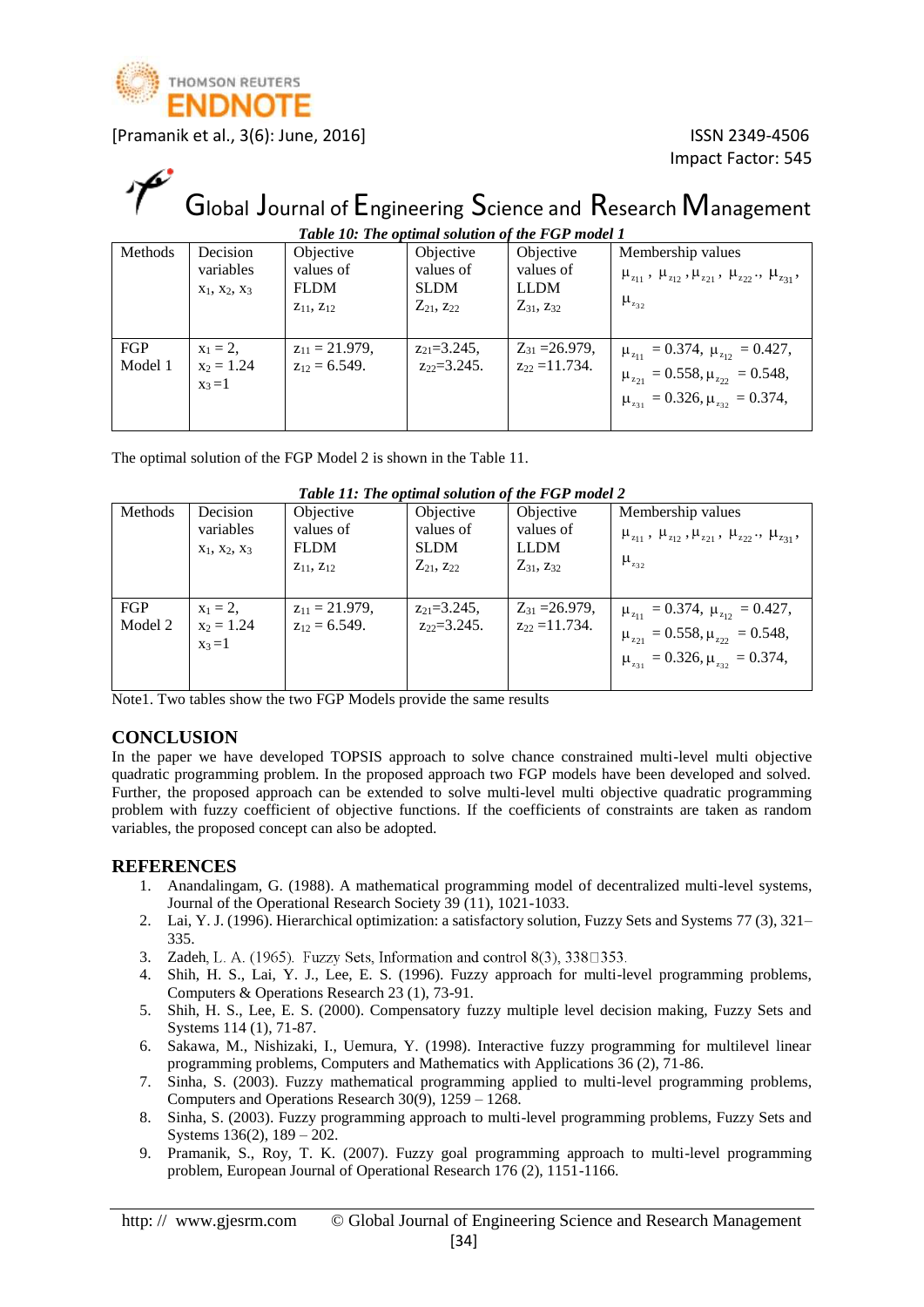

## Global Journal of Engineering Science and Research Management

- 10. Pramanik, S., Banerjee, D., Giri, B. C. (2015). Multi-level multi-objective linear plus linear fractional programming problem based on FGP approach, International Journal of Innovative Science Engineering and Technology 2 (6), 153-160.
- 11. Han, J., Lu, J., Hu, Y., Zhang, G. (2015). Tri-level decision-making with multiple followers: model, algorithm and case study, Information Sciences 311, 182–204.
- 12. Pramanik, S. (2012). Bilevel programming problem with fuzzy parameter: a fuzzy goal programming approach, Journal of Applied Quantitative Methods 7(1), 09-24.
- 13. Pramanik, S., Dey, P.P. (2011). Bi-level multi-objective programming problem with fuzzy parameters, International Journal of Computer Applications 30 (10), 13-20.
- 14. Pramanik, S., Dey, P.P, Giri, B.C. (2011). Decentralized bilevel multiobjective programming problem with fuzzy parameters based on fuzzy goal programming, Bulletin of Calcutta Mathematical Society. 103 (5), 381—390.
- 15. Pramanik, S. (2015). Multilevel programming problems with fuzzy parameters: a fuzzy goal programming approach, International Journal of Computer Applications 122 (21), 34-41.
- 16. Sakawa, M., Nishizaki, I., Uemura, Y. (2000). Interactive fuzzy programming for multi-level linear programming problems with fuzzy parameters, Fuzzy Sets and Systems 109 (1), 03 – 19.
- 17. Pramanik, S., Banerjee, D. (2012). Chance constrained quadratic bilevel programming problem, International Journal of Modern Engineering Research 2(4), 2417-2424.
- 18. Pramanik, S., Banerjee, D., Giri, B.C. (2012). Chance Constrained Linear Plus Linear Fractional Bi-level Programming Problem, International Journal of Computer Applications 56(16), 34-39.
- 19. Pramanik, S., Banerjee, D., Giri, B.C. (2015). Chance constrained multi-level linear programming problem, International Journal of Computer Applications 120 (18), 01-06.
- 20. Hwang, C. L., Yoon, K. (1981). Multiple attribute decision making: Methods and applications, Springer-Verlag, Helderberg.
- 21. Lai, Y. J., Liu, T. J., Hwang, C. J. (1994). TOPSIS for MODM, European Journal of Operational Research 76 (3), 486-500.
- 22. Chen, C. T. (2000). Extensions of the TOPSIS for group decision-making under fuzzy environment, Fuzzy Sets and Systems 114 (1), 1–9.
- 23. Jahanshahloo, G. R., Hosseinzadeh L. F., Izadikhah, M. (2006). Extension of the TOPSIS method for decision – making problems with fuzzy data, Applied Mathematics and Computation 181, 1544 - 1551.
- 24. Biswas, P., Pramanik, S., Giri, B.C. (2015). TOPSIS method for multi-attribute group decision making under single-valued neutrosophic environment, Neural Computing and Applications. DOI: 10.1007/s00521-015-1891-2.
- 25. Dey, P.P., Pramanik, S. Giri, B.C. (2015). Generalized neutrosophic soft multi-attribute group decision making based on TOPSIS, Critical Review 11, 41- 55.
- 26. Dey, P.P., Pramanik, S., Giri, B.C. (2015).TOPSIS for single valued neutrosophic soft expert set based multi-attribute decision making problems, Neutrosophic Sets and Systems 10, 88- 95.
- 27. Dey, P.P., Pramanik, S., Giri, B.C. (2016). TOPSIS for solving multi-attribute decision making problems under bi-polar neutrosophic environment, In Smarandache, F. & Pramanik, S.(Eds) "New Trends in Neutrosophic Theories and Applications", Bruxelles: EuropaNova. In Press.
- 28. Wang, T. C., Lee, H. (2009). Developing a fuzzy TOPSIS approach based on subjective weights and objective weights, Experts Systems with Applications 36, 8980 – 8985.
- 29. Shannon, C. E., Weaver, W. (1947). The mathematical theory of communication, Urbana: The University of Illinois Press.
- 30. Abo-Sinna, M. A., Amer, A. H., Ibrahim, A. S. (2008). Extensions of TOPSIS for large scale multiobjective non-linear programming problems with block angular structure, Applied Mathematical Modelling 32 (3), 292–302.
- 31. Baky, I. A. (2014). Interactive TOPSIS algorithms for solving multi-level non linear multi objective decision – making problems, Applied Mathematical Modelling 38, 1417-1433.
- 32. Dey, P. P., Pramanik, S., Giri, B. C. (2014). TOPSIS approach to linear fractional bi-level MODM problem based on fuzzy goal programming, Journal of Industrial Engineering International 10, 173–184.
- 33. Baky, I. A. and Abo-Sinna, M. A. (2013). TOPSIS for bi-level MODM problems, Applied Mathematical Modelling 37 (3), 1004-1015.